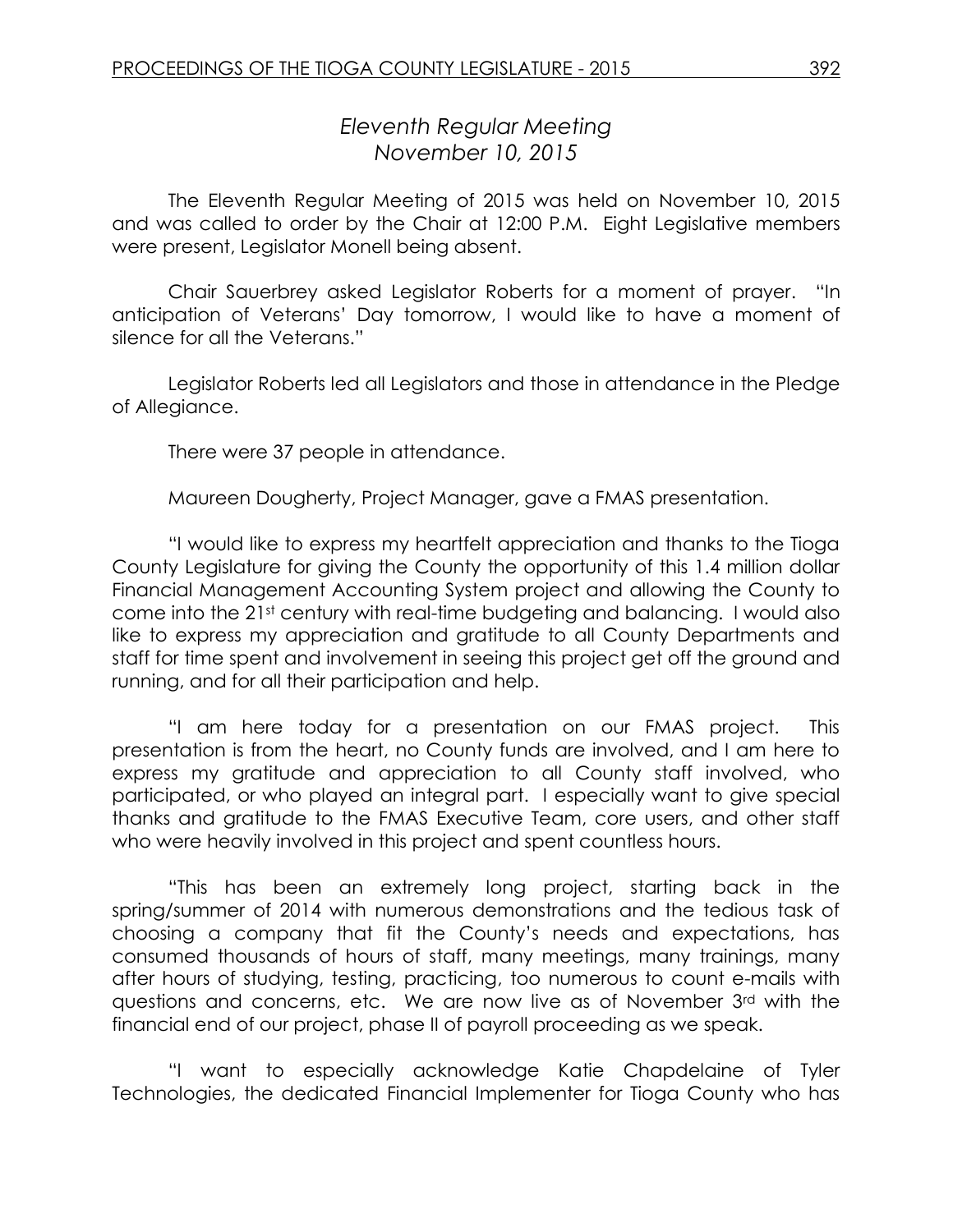pretty much lived here for the past year or more. Katie is an infectious person, very personable, incredibly knowledgeable and has truly been an asset to Tioga County and so critically important to the project. She has proved invaluable to the County.

"I would like to acknowledge the FMAS Executive Team and core users who banded in groups and took on some of the tasks of creating commodity codes and project ledger codes, having several meetings and discussions on these, and were integral in setting them up.

"The FMAS Executive Team and core users gave valuable insight, helped make executive decisions, offered solutions, input and cheered the project on.

"I would like to thank Marte and Ed for their support in attending meetings, listening to my grumblings and concerns, and for being 110 percent behind me and all decisions and problems I was faced with.

"At this time I would like to present a small token of my appreciation for time and dedication to the FMAS Project to the following people:

First and foremost to Katie Chapdelaine.

| Jen Bennett                   | <b>Joy Bennett</b>   |
|-------------------------------|----------------------|
| Gary Grant                    | <b>Cathy Haskell</b> |
| Mike Jackson                  | Chris Korba          |
| Jim McFadden                  | Bethany O'Rourke     |
| Arrah Richards                | <b>Barb Cushman</b>  |
| Mickelle Andrews Emily Peters |                      |
| Linn Bruce                    | Amy Poff             |
| Amy Potter                    |                      |

Doug Camin Rita Hollenbeck Denis McCann Diane Rockwell Sherri Harris Mary Hogan Jessica Hobart

"I also have two special recognitions for two staff who have truly gone above and beyond on this project. When I was first approached about being Project Manager, I indicated I would not do such without a Deputy Project Manager and that that person had to be Cathy. By asking that, that put a huge strain on the office and our regular work that we needed to keep up with. I knew though that by choosing Cathy that I had a great person in helping me get through this. Cathy's tenacity, forethought, wisdom, skills, dedication, ability to stay to task, and follow through were impeccable in seeing this project through.

"The other recognition is to Rita Hollenbeck who without a doubt has given so much value, insight, driving force, reviewing and re-reviewing budget information, account information, code building, etc. to this project. Rita has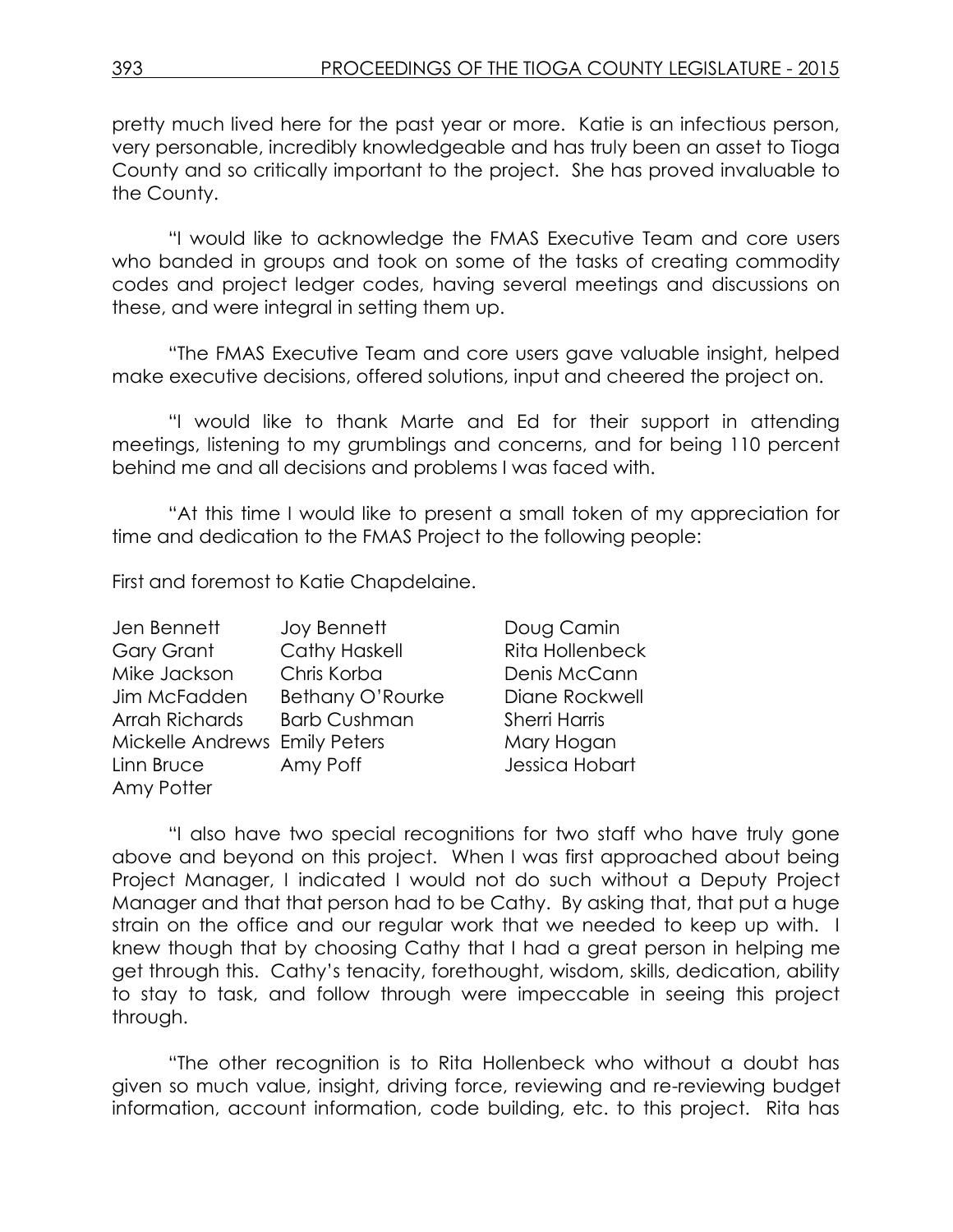been a huge integral part of this project from its inception. She not only had just stepped into her position as Chief Accountant/Budget Officer, but also had to rise to the challenge of this most important project for the county. Rita was a huge driving force for this project, often times probably getting beat up for pushing for things that she felt were the best for the county. In the end though, right, wrong or indifferent, she never held grudges, consented to things for best practice, and at the end always willing to keep driving forward and striving for the good of the county.

"To both Cathy and Rita, I present these plaques of my appreciation for your dedication to the FMAS Project.

There was no privilege of the floor.

The list of audited bills was submitted and is summarized as follows:

| <u>Code</u> | Description                        |            | <b>Equipment Expense</b> |
|-------------|------------------------------------|------------|--------------------------|
| A1010       | Legislative Board                  |            | 509.69                   |
| A1165       | District Attorney                  |            | 3,764.84                 |
| A1170       | <b>Public Defender</b>             |            | 2,203.72                 |
| A1172       | <b>Assigned Counsel</b>            |            | 16,212.40                |
| A1185       | <b>Medical Examiners/Coroners</b>  |            | 3,547.41                 |
| A1325       | Treasurer                          |            | 17,311.74                |
| A1355       | Assessments                        |            | 5,115.62                 |
| A1410       | <b>County Clerk</b>                |            | 180.46                   |
| A1420       | Law                                |            | 9,438.40                 |
| A1430       | Personnel                          |            | 2,251.70                 |
| A1450       | Elections                          |            | 35,284.84                |
| A1460       | Records Management                 |            | 157.60                   |
| A1490       | <b>Public Works Administration</b> |            | 61.98                    |
| A1620       | <b>Buildings</b>                   | 26.11      | 66,748.37                |
| A1621       | <b>Buildings</b>                   |            | 34,647.86                |
| A1680       | Information Technology             |            | 4,534.49                 |
| A2490       | <b>Community College Tuition</b>   |            | 899,605.94               |
| A2960       | Education of Handicapped Children  |            | 69,298.72                |
| A3020       | Public Safety Comm E911 System     |            | 4,176.77                 |
| A3110       | Sheriff                            |            | 18,792.51                |
| A3140       | Probation                          |            | 3,117.81                 |
| A3146       | Sex Offender Program               |            | 10,320.00                |
| A3150       | Jail                               |            | 60,816.08                |
| A3315       | Special Traffic Programs           |            | 599.00                   |
| A3359       | <b>SHSP2013</b>                    | 3,098.69   |                          |
| A3410       | Fire                               | 547.00     | 6,058.18                 |
| A3415       | State Interoperable Comm Grant     | 124,323.48 | 460.64                   |
| A3640       | <b>Emergency Management Office</b> |            | 334.21                   |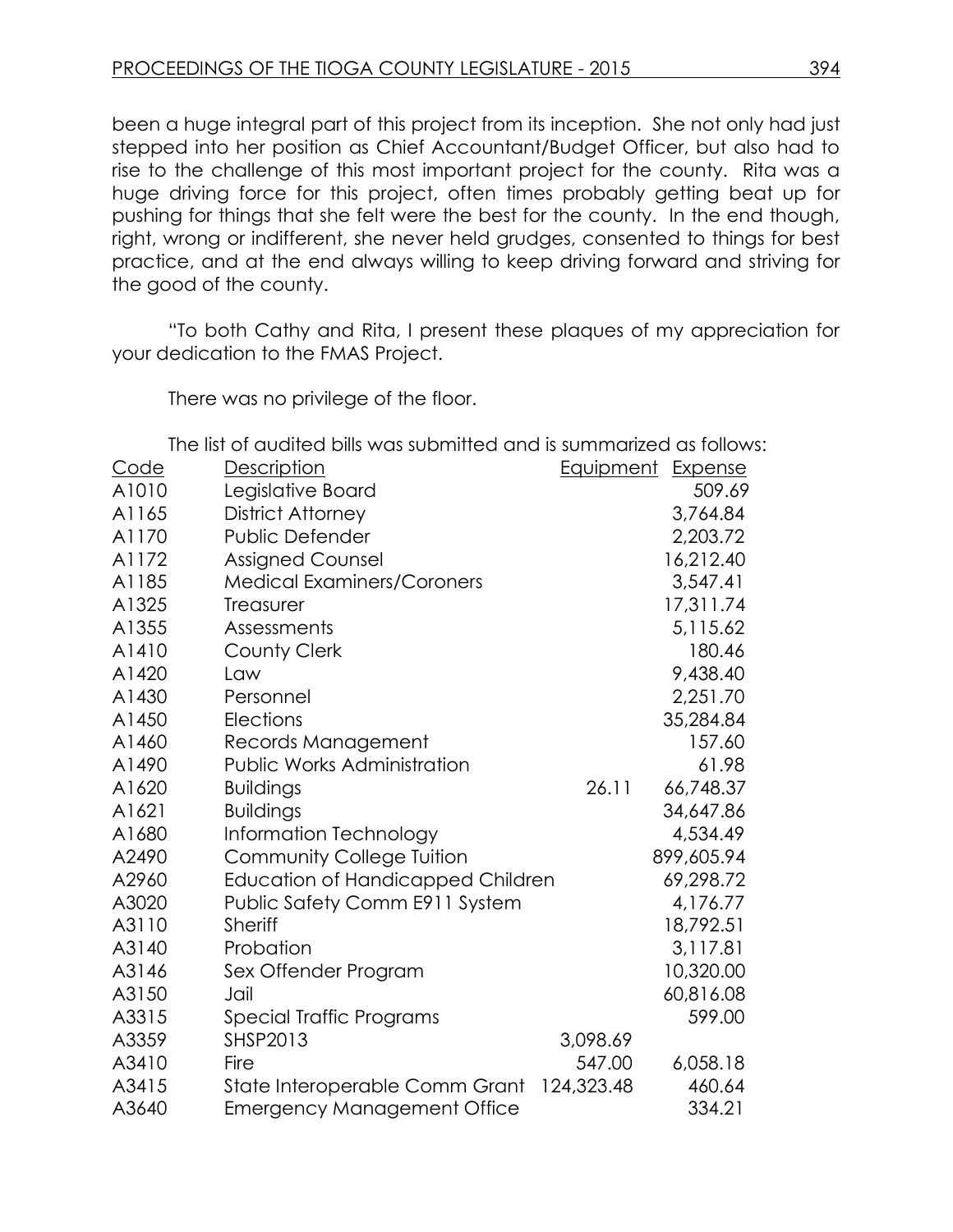| A3641                           | <b>LEMPG Grant</b>                     |          | 170.62       |
|---------------------------------|----------------------------------------|----------|--------------|
| A4011                           | <b>Public Health Administration</b>    |          | 9,586.94     |
| A4042                           | <b>Rabies Control</b>                  |          | 794.90       |
| A4044                           | <b>Early Intervention</b>              | 1,069.62 | 520.56       |
| A4050                           | <b>Healthy Neighborhood Program</b>    |          | 105.56       |
| A4053                           | Preventive/Primary Health Services     |          | 57.00        |
| A4064                           | <b>Managed Care-Dental Services</b>    |          | 1,560.90     |
| A4070                           | Disease Control                        |          | 5,265.00     |
| A4090                           | <b>Environmental Health</b>            |          | 703.16       |
| A4210                           | Alcohol and Drug Services              |          | 10,096.06    |
| A4211                           | Council on Alcoholism                  |          | 27,165.46    |
| A4309                           | Mental Hygiene Co Admin                | 97.78    | 41,262.31    |
| A4310                           | <b>Mental Health Clinic</b>            |          | 106,630.48   |
| A4311                           | <b>Rehabilitation Support Services</b> |          | 1,854.00     |
| A4320                           | <b>Crisis Intervention Services</b>    |          | 28,689.47    |
| A4321                           | Intensive Case Management              |          | 7,613.48     |
| A4333                           | Psycho Social Club                     |          | 41,370.00    |
| A6010                           | Social Services Administration         |          | 182,208.97   |
| A6422                           | Economic Development                   |          | 571.93       |
| A6510                           | Veterans' Service                      |          | 662.00       |
| A6610                           | Sealer of Weights and Measures         |          | 90.00        |
| A7310.41                        | Youth Programs, reimbursable           |          | 13,081.00    |
| A8020                           | Planning                               |          | 28.24        |
| A8745                           | Flood & Erosion Grant (S/W)            |          | 27,475.00    |
| A9060                           | <b>Health Insurance</b>                |          | 7,304.19     |
| <b>SOLID WASTE FUND</b>         |                                        |          | 105,040.27   |
| SPECIAL GRANT FUND              |                                        |          | 7,404.33     |
| <b>LIABILITY INSURANCE FUND</b> |                                        |          | 24,982.82    |
| <b>COUNTY ROAD FUND</b>         |                                        |          | 72,253.10    |
| <b>CAPITAL FUND</b>             |                                        |          | 1,636,645.52 |
|                                 | <b>SELF-INSURANCE FUND</b>             |          | 18,526.42    |
|                                 |                                        |          |              |

GRAND TOTAL \$ 3,784,433.35

Legislator Case made a motion to approve the minutes of October 13, 2015, seconded by Legislator Hollenbeck, and carried.

Chair Sauerbrey noted the following change to the Broome-Tioga Workforce Development Board

Shawn Yetter, Public Sector 7/1/15-6/30/16

Chair Sauerbrey stated that all Legislative Committees met this month and the minutes are or will be on file with the Clerk of the Legislature.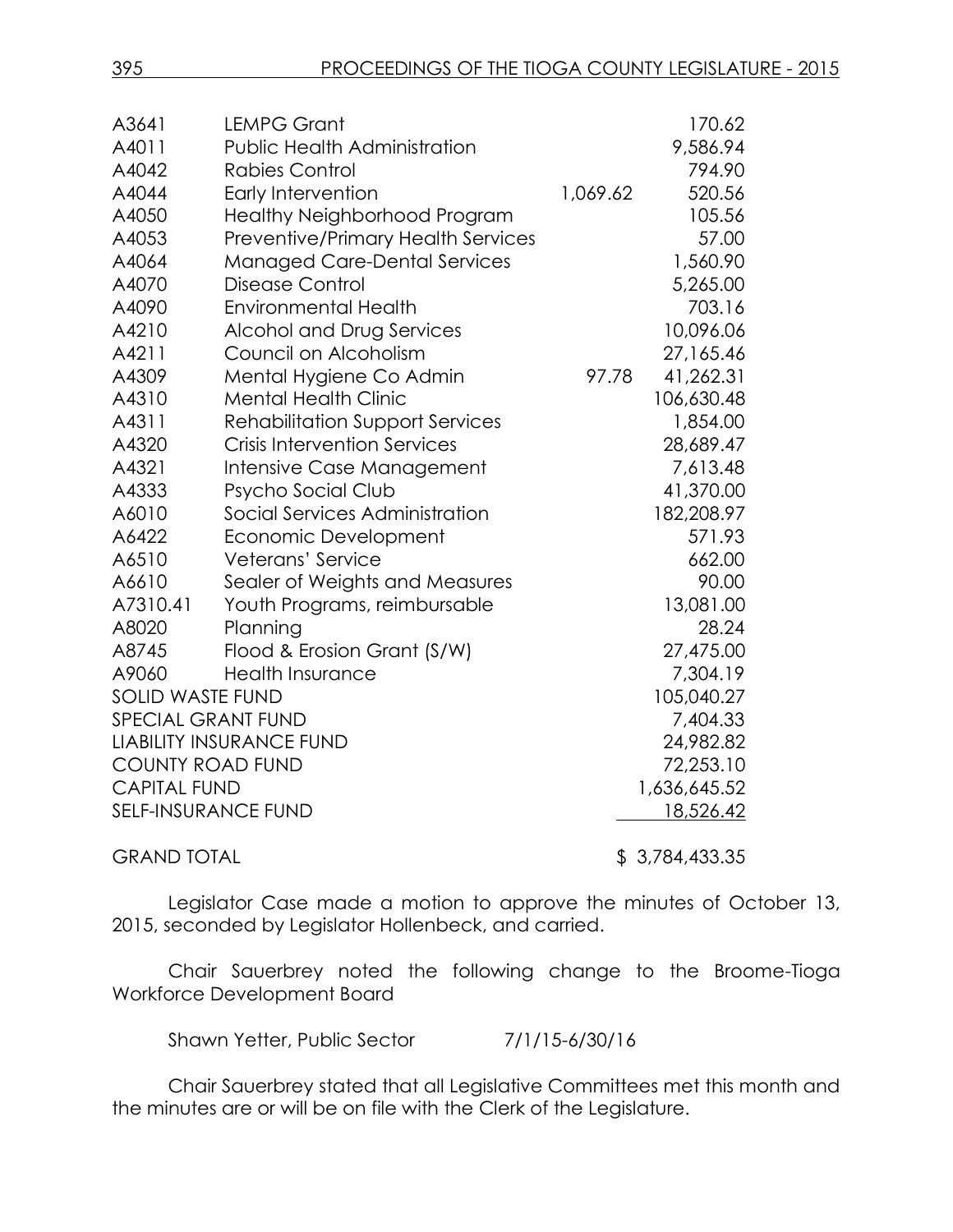REFERRED TO: ED&P COMMITTEE

Legislator Case moved for the adoption of the following resolution, seconded by Legislator Hollenbeck.

|                       | _____________________                                                                                                                                      |
|-----------------------|------------------------------------------------------------------------------------------------------------------------------------------------------------|
| RESOLUTION NO. 243-15 | DESIGNATION OF TIOGA COUNTY<br>LOCAL DEVELOPMENT CORPORATION,<br>D.B.A. TIOGA COUNTY TOURISM, AS<br><b>AUTHORIZED TOURISM PROMOTION</b><br>AGENCY FOR 2016 |
|                       |                                                                                                                                                            |

WHEREAS: The Tioga County Local Development Corporation, d.b.a. the Tioga County Tourism Office, is the not-for-profit corporation that develops and implements a tourism promotion and marketing program for the county; and

WHEREAS: The Tioga County Tourism Office coordinates with the state in its tourism grants program; and

WHEREAS: The New York State tourism grants program is designed to encourage tourism promotion throughout the regions of New York State; and

WHEREAS: The guidelines for this local assistance program require counties to appoint an official Tourism Promotion Agency (TPA), therefore be it

RESOLVED: That the Tioga County Tourism Office be and hereby is designated by the Tioga County Legislature as their Tourism Promotion Agency for the 2016 budget year and authorized to make application for and receive grants on behalf of the county pursuant to the New York State Tourism Promotion Act.

# ROLL CALL VOTE

Yes – Legislators Roberts, Standinger, Sullivan, Weston, Case, Hollenbeck, Huttleston and Sauerbrey.

No – None.

Absent – Legislator Monell.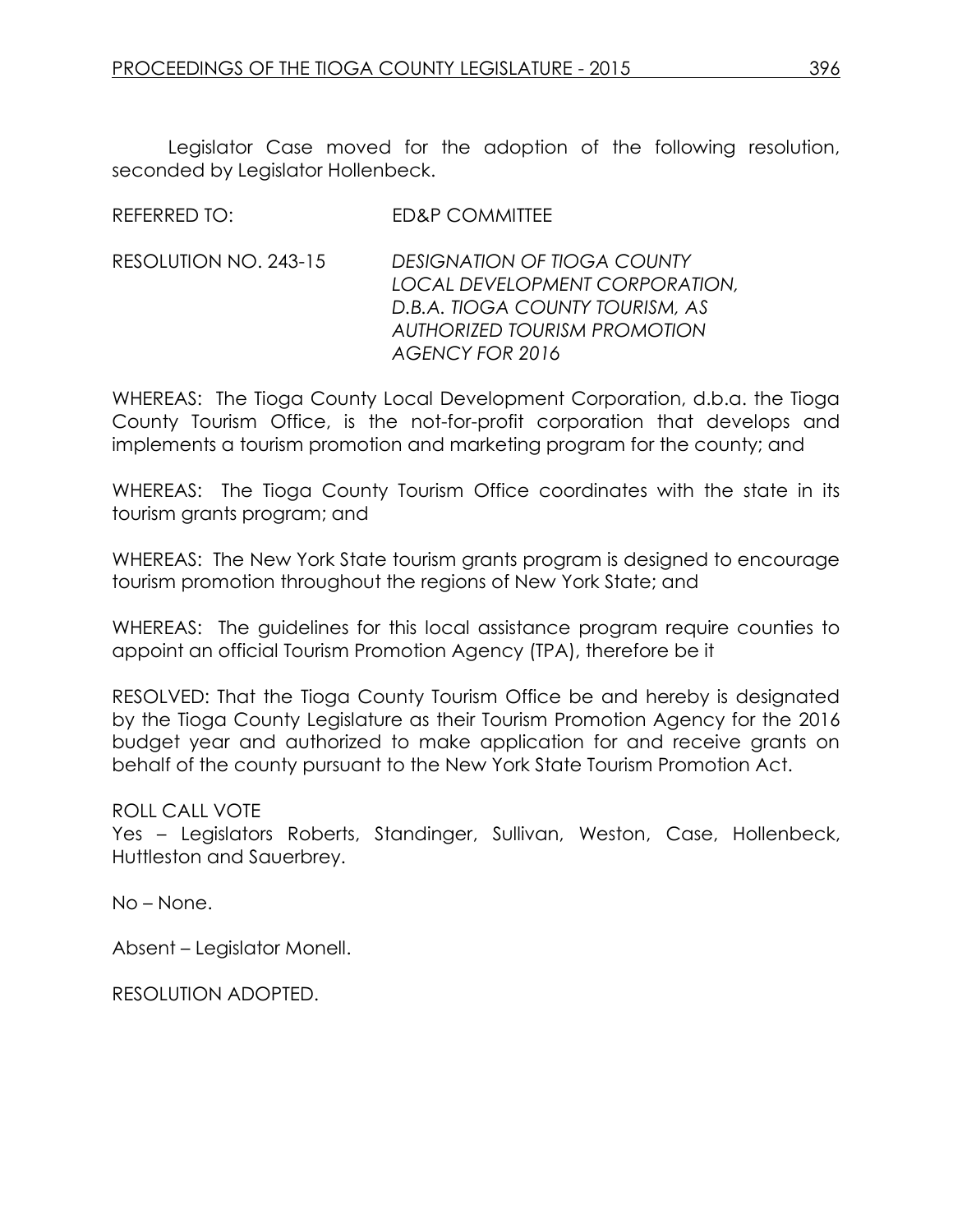Legislator Case moved for the adoption of the following resolution, seconded by Legislator Hollenbeck.

| REFERRED TO: | <b>ED&amp;P COMMITTEE</b> |
|--------------|---------------------------|
|              |                           |

RESOLUTION NO. 244-15 *RE-APPOINT MEMBER TO THE TIOGA COUNTY PLANNING BOARD*

WHEREAS: John Current's position on the Tioga County Planning Board representing the Town of Owego expires on 12/31/2015; and

WHEREAS: The Town of Owego has nominated John Current to serve another three-year term as their representative, and he is willing and able to do so; therefore be it

RESOLVED: That the Tioga County Legislature hereby reappoint John Current to the Tioga County Planning Board for another three-year term of 1/1/2016 – 12/31/18.

ROLL CALL VOTE

Yes – Legislators Roberts, Standinger, Sullivan, Weston, Case, Hollenbeck, Huttleston and Sauerbrey.

No – None.

Absent – Legislator Monell.

RESOLUTION ADOPTED.

Legislator Case moved for the adoption of the following resolution, seconded by Legislator Hollenbeck.

| REFERRED TO:          | ED&P COMMITTEE                 |  |  |
|-----------------------|--------------------------------|--|--|
| RESOLUTION NO. 245-15 | RE-APPOINT MEMBER TO THE TIOGA |  |  |

WHEREAS: Pam Moore's position on the Tioga County Planning Board representing the Town of Nichols expires on 12/31/2015; and

*COUNTY PLANNING BOARD*

WHEREAS: The Town of Nichols has nominated Pam Moore to serve another three-year term as their representative, and she is willing and able to do so; therefore be it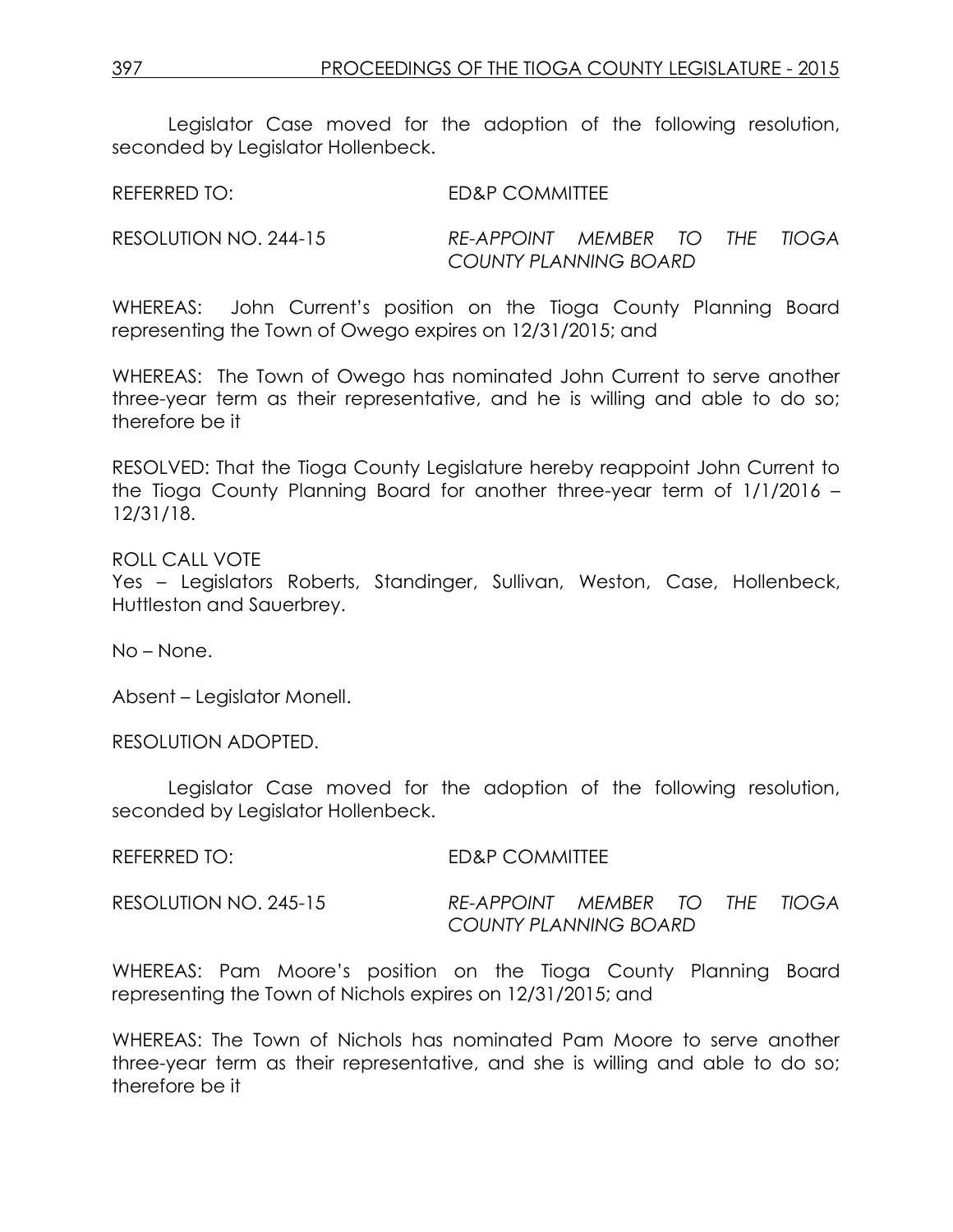RESOLVED: That the Tioga County Legislature hereby reappoint Pam Moore to the Tioga County Planning Board for another three-year term of 1/1/2016 – 12/31/18.

ROLL CALL VOTE

Yes – Legislators Roberts, Standinger, Sullivan, Weston, Case, Hollenbeck, Huttleston and Sauerbrey.

No – None.

Absent – Legislator Monell.

RESOLUTION ADOPTED.

Legislator Case moved for the adoption of the following resolution, seconded by Legislator Hollenbeck.

REFERRED TO: ED&P COMMITTEE

RESOLUTION NO. 246-15 *RE-APPOINT MEMBER TO THE TIOGA COUNTY PLANNING BOARD*

WHEREAS: Jason Bellis' position on the Tioga County Planning Board as an atlarge alternate expires on 12/31/2015; and

WHEREAS: Said member is willing to serve another three-year term in this capacity; therefore be it

RESOLVED: That the Tioga County Legislature hereby reappoint Jason Bellis to the Tioga County Planning Board for another three-year term of 1/1/2016 – 12/31/18.

ROLL CALL VOTE

Yes – Legislators Roberts, Standinger, Sullivan, Weston, Case, Hollenbeck, Huttleston and Sauerbrey.

No – None.

Absent – Legislator Monell.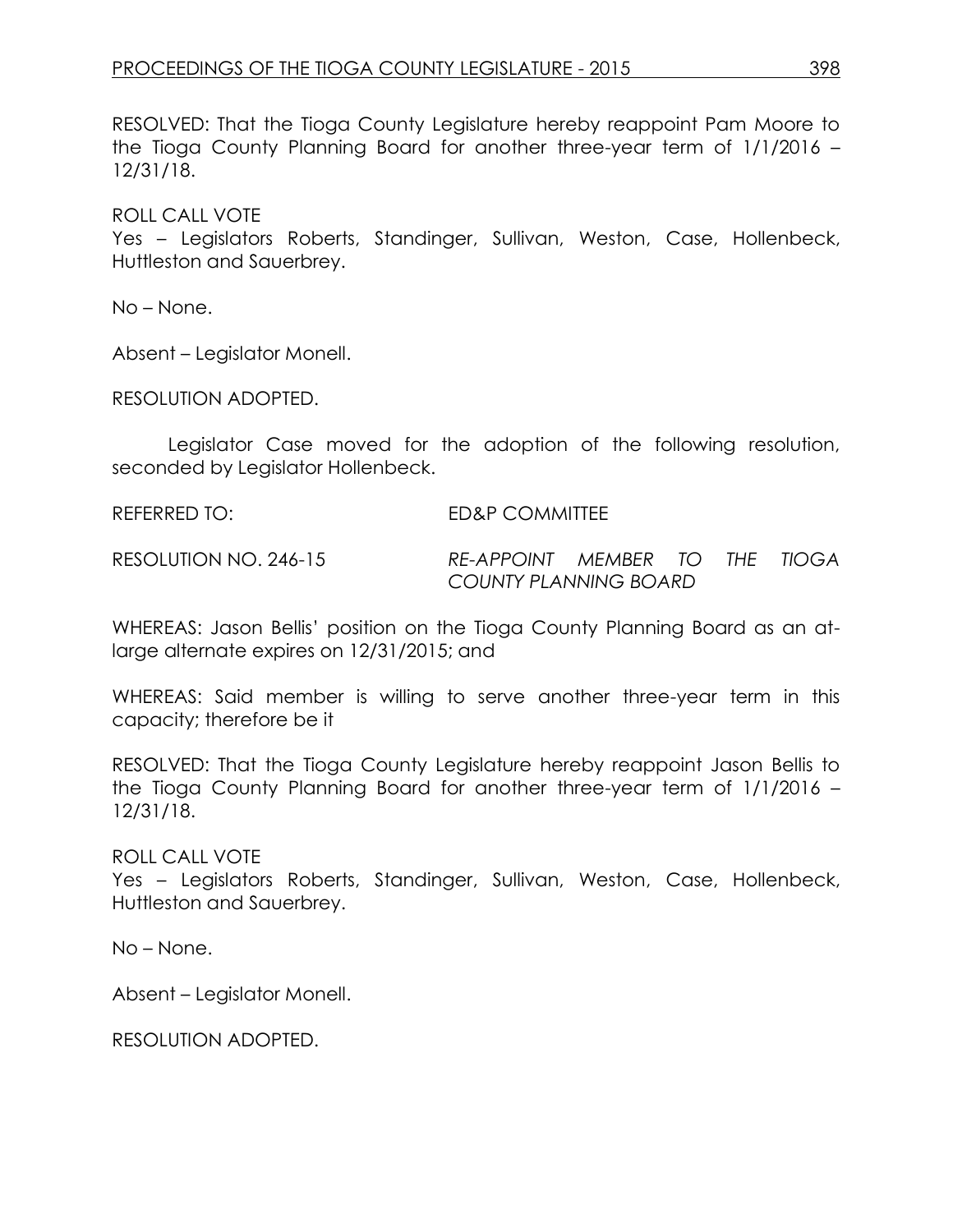Legislator Case moved for the adoption of the following resolution, seconded by Legislator Hollenbeck.

REFERRED TO: AGRICULTURE COMMITTEE

RESOLUTION NO. 247-15 *RE-APPOINT MEMBER TO THE TIOGA COUNTY AGRICULTURAL AND FARMLAND PROTECTION BOARD*

WHEREAS: Ben Whittemore's term on the Agricultural and Farmland Protection Board as an Active Farmer expires as of 12/31/2015; and

WHEREAS: The Agricultural and Farmland Protection Board is desirous of filling this position and said Board member is willing and able to serve another term; therefore be it

RESOLVED: That the Tioga County Legislature hereby reappoint Ben Whittemore to the Agricultural and Farmland Protection Board, for the four-year term of 1/1/16 – 12/31/19.

ROLL CALL VOTE

Yes – Legislators Roberts, Standinger, Sullivan, Weston, Case, Hollenbeck, Huttleston and Sauerbrey.

No – None.

Absent – Legislator Monell.

RESOLUTION ADOPTED.

Legislator Case moved for the adoption of the following resolution, seconded by Legislator Hollenbeck.

REFERRED TO: AGRICULTURE COMMITTEE

RESOLUTION NO. 248-15 *RE-APPOINT MEMBER TO THE TIOGA COUNTY AGRICULTURAL AND FARMLAND PROTECTION BOARD*

WHEREAS: Lisa Bloodnick's term on the Agricultural and Farmland Protection Board as an Active Farmer expires as of 12/31/2015; and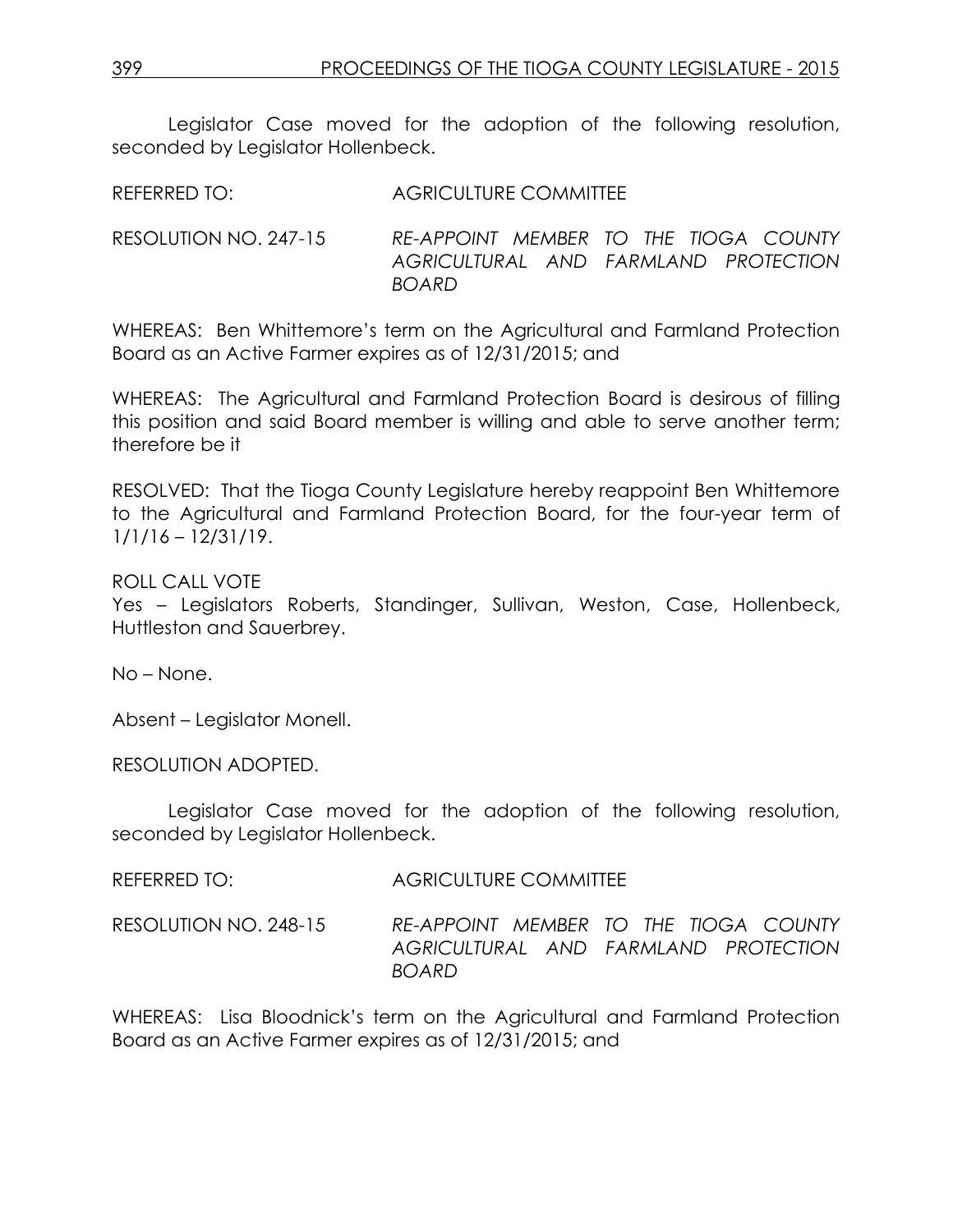WHEREAS: The Agricultural and Farmland Protection Board is desirous of filling this position and said Board member is willing and able to serve another term; therefore be it

RESOLVED: That the Tioga County Legislature hereby reappoint Lisa Bloodnick to the Agricultural and Farmland Protection Board, for the four-year term of 1/1/16 – 12/31/19.

ROLL CALL VOTE Yes – Legislators Roberts, Standinger, Sullivan, Weston, Case, Hollenbeck, Huttleston and Sauerbrey.

No – None.

Absent – Legislator Monell.

RESOLUTION ADOPTED.

Legislator Case moved for the adoption of the following resolution, seconded by Legislator Hollenbeck.

REFERRED TO: AGRICULTURE COMMITTEE

RESOLUTION NO. 249-15 *RE-APPOINT MEMBER TO THE TIOGA COUNTY AGRICULTURAL AND FARMLAND PROTECTION BOARD*

WHEREAS: Tim Lawton's term on the Agricultural and Farmland Protection Board as an Active Farmer expires as of 12/31/2015; and

WHEREAS: The Agricultural and Farmland Protection Board is desirous of filling this position and said Board member is willing and able to serve another term; therefore be it

RESOLVED: That the Tioga County Legislature hereby reappoint Tim Lawton to the Agricultural and Farmland Protection Board, for the four-year term of 1/1/16 – 12/31/19.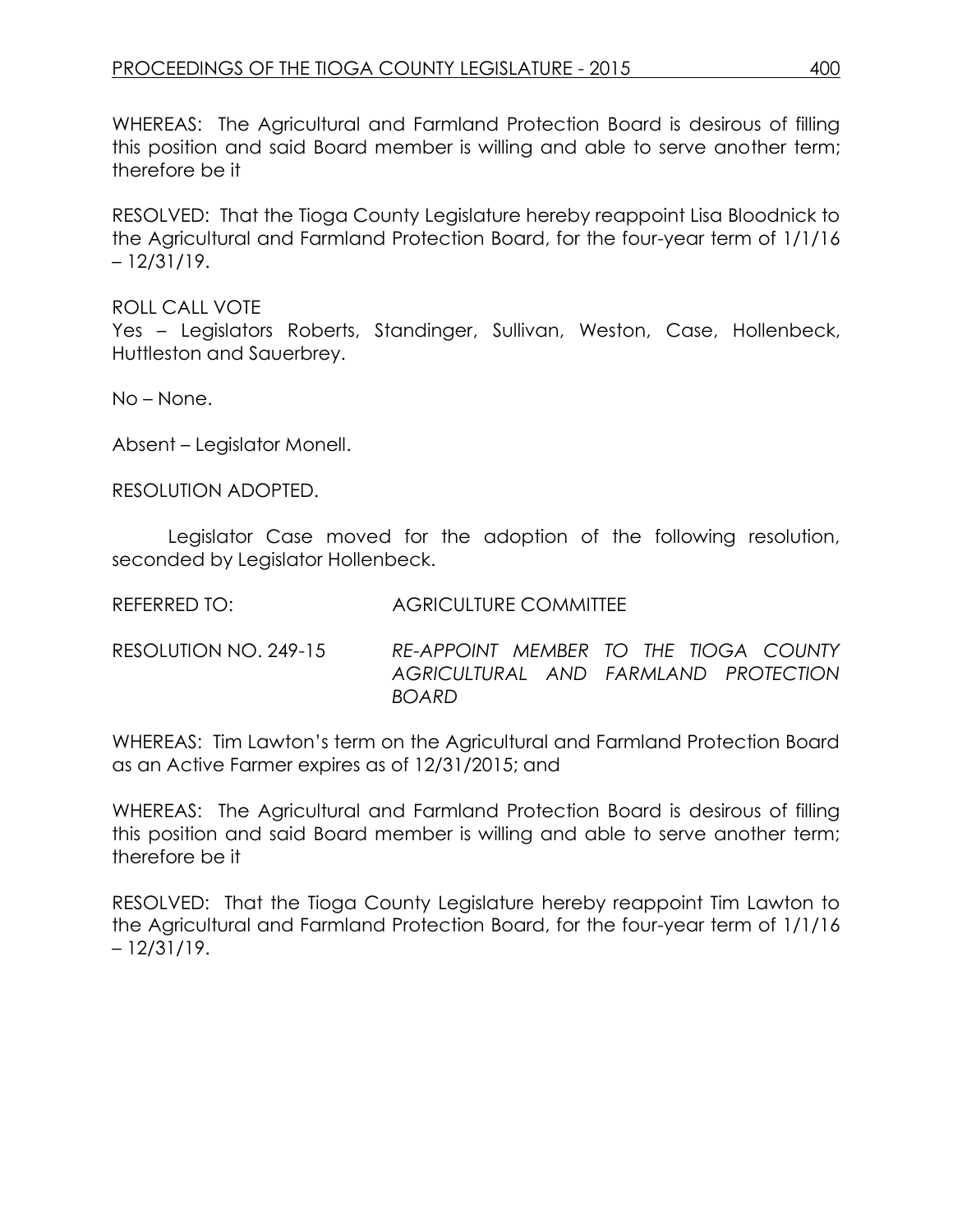Yes – Legislators Roberts, Standinger, Sullivan, Weston, Case, Hollenbeck, Huttleston and Sauerbrey.

No – None.

Absent – Legislator Monell.

RESOLUTION ADOPTED.

Legislator Case moved for the adoption of the following resolution, seconded by Legislator Hollenbeck.

REFERRED TO: ED&P COMMITTEE

RESOLUTION NO. 250-15 *APPOINT MEMBER TO THE TIOGA COUNTY PLANNING BOARD*

WHEREAS: The Town of Newark Valley position on the Tioga County Planning Board has been vacant since Hans Peeters moved out of Tioga County earlier this year; and

WHEREAS: The Newark Valley Town Board has found Sarah Titus willing and able to fulfill the unexpired term of Hans Peeters and has nominated her to serve in this capacity; therefore be it

RESOLVED: That the Tioga County Legislature appoints Sarah Titus to the Tioga County Planning Board, to fulfill Hans Peeters' unexpired 3-year term of 1/1/15 – 12/31/17.

ROLL CALL VOTE

Yes – Legislators Roberts, Standinger, Sullivan, Weston, Case, Hollenbeck, Huttleston and Sauerbrey.

No – None.

Absent – Legislator Monell.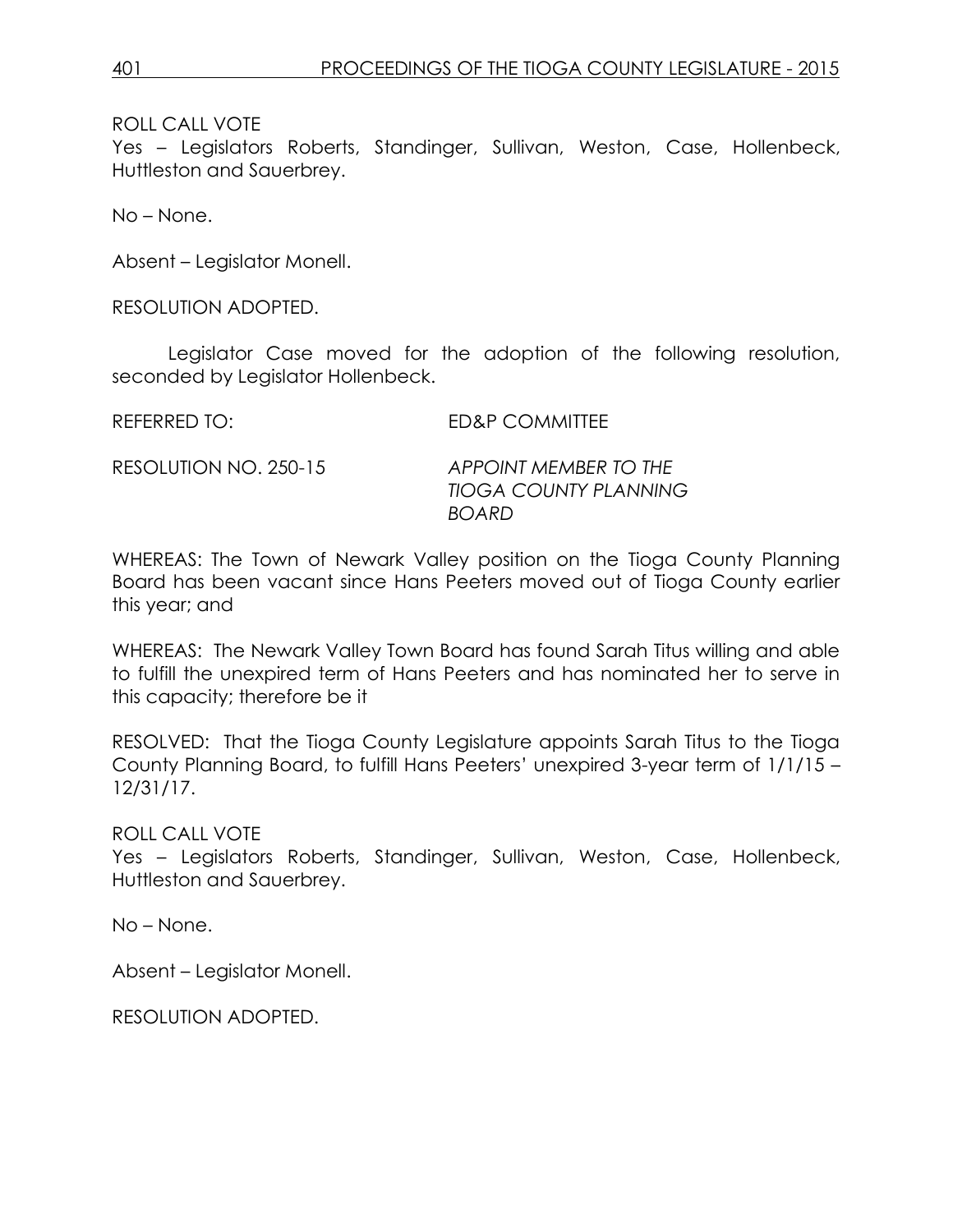Legislator Hollenbeck moved for the adoption of the following resolution, seconded by Legislator Sullivan.

REFERRED TO: ADMINISTRATIVE SERVICES COMMITTEE

RESOLUTION NO. 251-15 *ADOPT STATE EQUALIZATION REPORTS*

RESOLVED: That the State Equalization Reports for County Tax be and the same hereby are approved, and that the County tax rates be the rates used in computing taxes in the several Towns.

### ROLL CALL VOTE

Yes – Legislators Roberts, Standinger, Sullivan, Weston, Case, Hollenbeck, Huttleston and Sauerbrey.

No – None.

Absent – Legislator Monell.

RESOLUTION ADOPTED.

Legislator Huttleston introduced Local Law No. G of 2015:

County of Tioga

Local Law No. of the Year 2015.

# A LOCAL LAW MAKING GOLD STAR PARENTS ELIGIBLE FOR THE VETERANS' ALTERNATIVE EXEMPTION

BE IT ENACTED by the Tioga County Legislature of the County of Tioga, State of New York, as follows:

Section 1. **Enabling Legislation.** Pursuant to Section 458-a of the New York State Real Property Tax Law, a municipality can elect to grant a real property tax veteran's exemption to qualifying residential real property owners who are veterans of the military service, discharged under honorable conditions.

Section 2. **Purpose.** This Local Law provides for Gold Star Parents to be eligible for the Alternative Veterans Exemption under Real Property Tax Law 458-a and shall apply to County real property taxes levied by the County of Tioga.

Section 3. **Definitions**. A Gold Star Parent, as defined in Real Property Tax Law 458-a(7)(a), shall mean the parent or parents of a child who died in the line of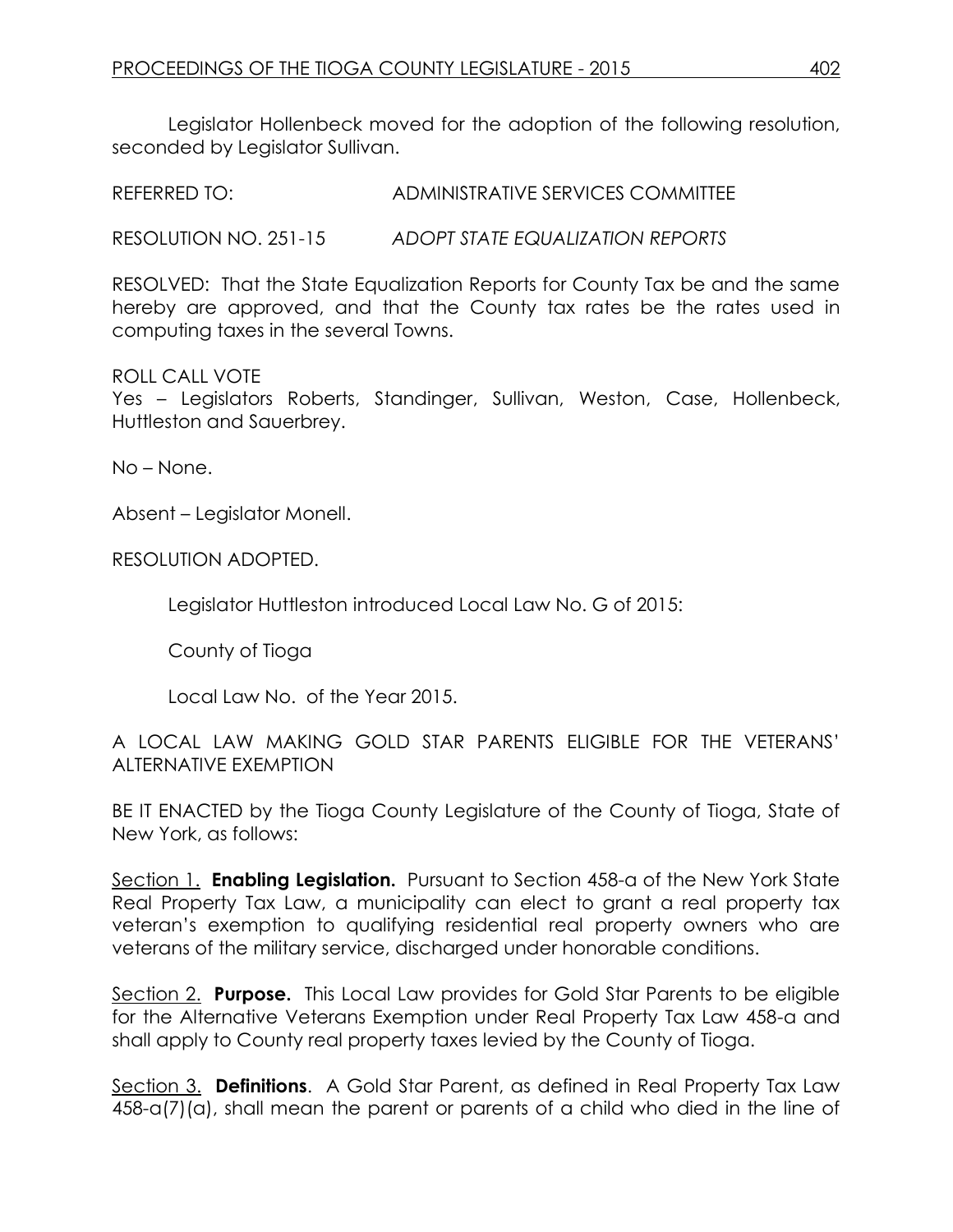duty while serving in the United States armed forces during a period of war. Gold Star Parents shall be included in the definition of "qualified owner", as provided in Real Property Tax Law 458-a(1)(c) and the property owned by a Gold Star Parent shall be included within the definition of a "qualifying residential real property" as set forth in the Real Property Tax Law 458-a(1)(d), provided that such real property shall be the primary residence of the Gold Star Parent.

Section 4. **Application.** For County real property taxes levied by the County of Tioga, A Gold Star Parent, as herein defined, shall be eligible to receive the maximum veteran's exemption allowable pursuant to Real Property Tax Law 458-a(2)(a) and Real Property Tax Law 458-a(2)(b).

Section 5. **Severability**. If any part of this Local Law shall be found invalid, such invalidity shall apply only to such part, and the remainder of this Local Law shall remain valid and effective.

Section 6. **Effective Date.** This Local Law shall take effect upon filing with the Secretary of State

Legislator Huttleston moved for the adoption of the following resolution, seconded by Legislator Sullivan.

REFERRED TO: ADMINISTRATIVE SERVICES COMMITTEE

RESOLUTION NO. 252-15 *SCHEDULE PUBLIC HEARING TO CONSIDER ADOPTION OF THE LOCAL LAW MAKING GOLD STAR PARENTS ELIGIBLE FOR THE VETERANS'ALTERNATIVE EXEMPTION* 

RESOLVED: That a public hearing shall be held on November 19, 2015 at 10:00 A.M. in the Edward Hubbard Auditorium at the Ronald E. Dougherty County Office Building, 56 Main Street, Owego, New York 13827 to consider the adoption of Local Law Introductory No. G of 2015, A Local Law Making Gold Star Parents Eligible for the Veterans' Alternative Exemption. All persons desiring to present written or oral comments may do so at said time.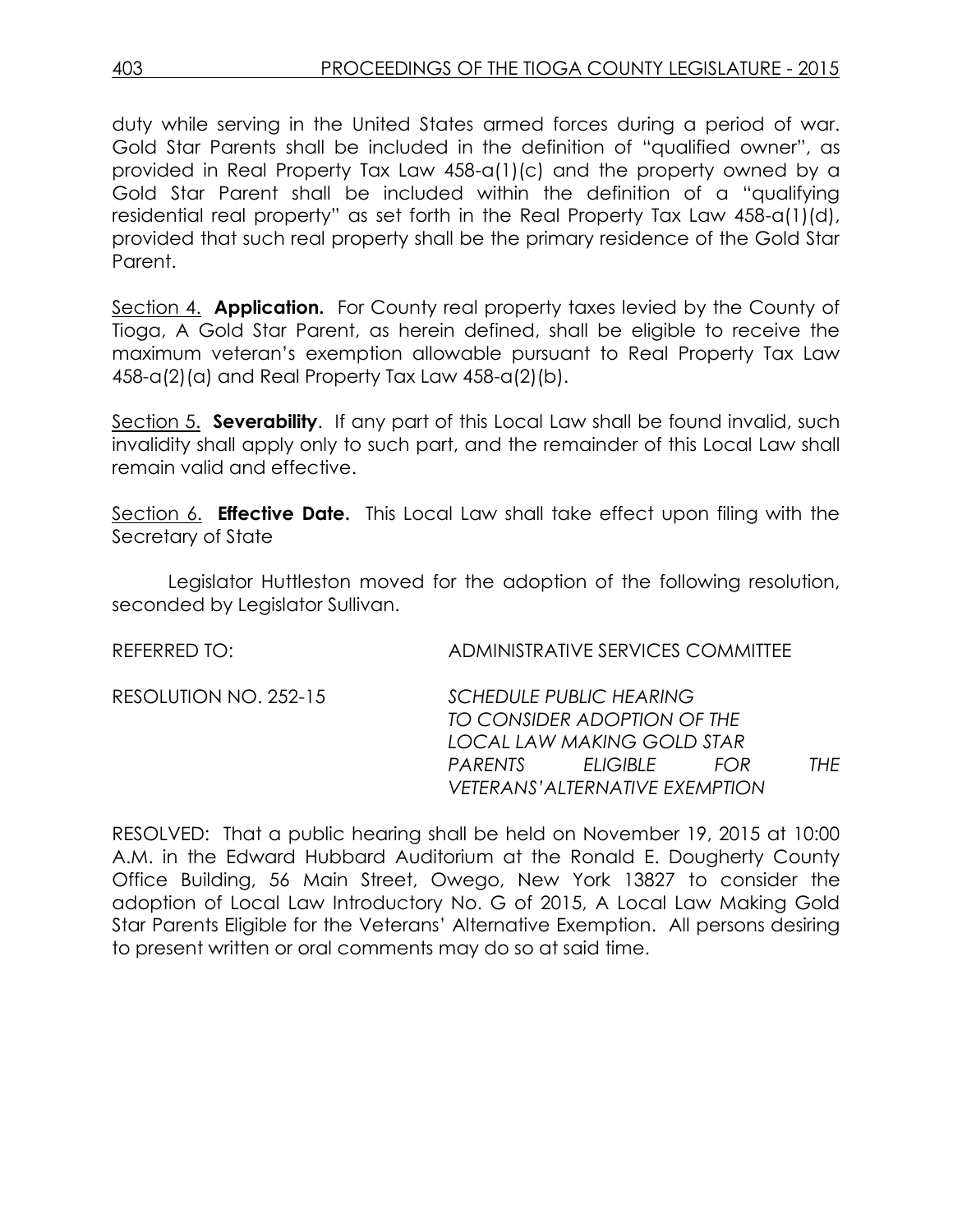Yes – Legislators Roberts, Standinger, Sullivan, Weston, Case, Hollenbeck, Huttleston and Sauerbrey.

No – None.

Absent – Legislator Monell.

RESOLUTION ADOPTED.

Legislator Hollenbeck moved for the adoption of the following resolution, seconded by Legislator Sullivan.

REFERRED TO: FINANCE/LEGAL COMMITTEE

RESOLUTION NO. 253–15 *SET PUBLIC HEARING 2016 BUDGET*

RESOLVED: That the public hearing on the tentative Tioga County Budget for 2016 be held at 6:00 P.M., Wednesday, November 18, 2015 in the Edward D. Hubbard Auditorium of the County Office Building, 56 Main Street, Owego, New York 13827.

### ROLL CALL VOTE

Yes – Legislators Roberts, Standinger, Sullivan, Weston, Case, Hollenbeck, Huttleston and Sauerbrey.

No – None.

Absent – Legislator Monell.

RESOLUTION ADOPTED.

Legislator Hollenbeck moved for the adoption of the following resolution, seconded by Legislator Sullivan.

REFERRED TO: ADMINISTRATIVE SERVICES COMMITTEE FINANCE/LEGAL COMMITTEE

RESOLUTION NO. 254-15 *MORTGAGE TAX DISTRIBUTION*

RESOLVED: That the mortgage tax report for the period April 1, 2015 to September 30, 2015 be and it hereby is accepted; further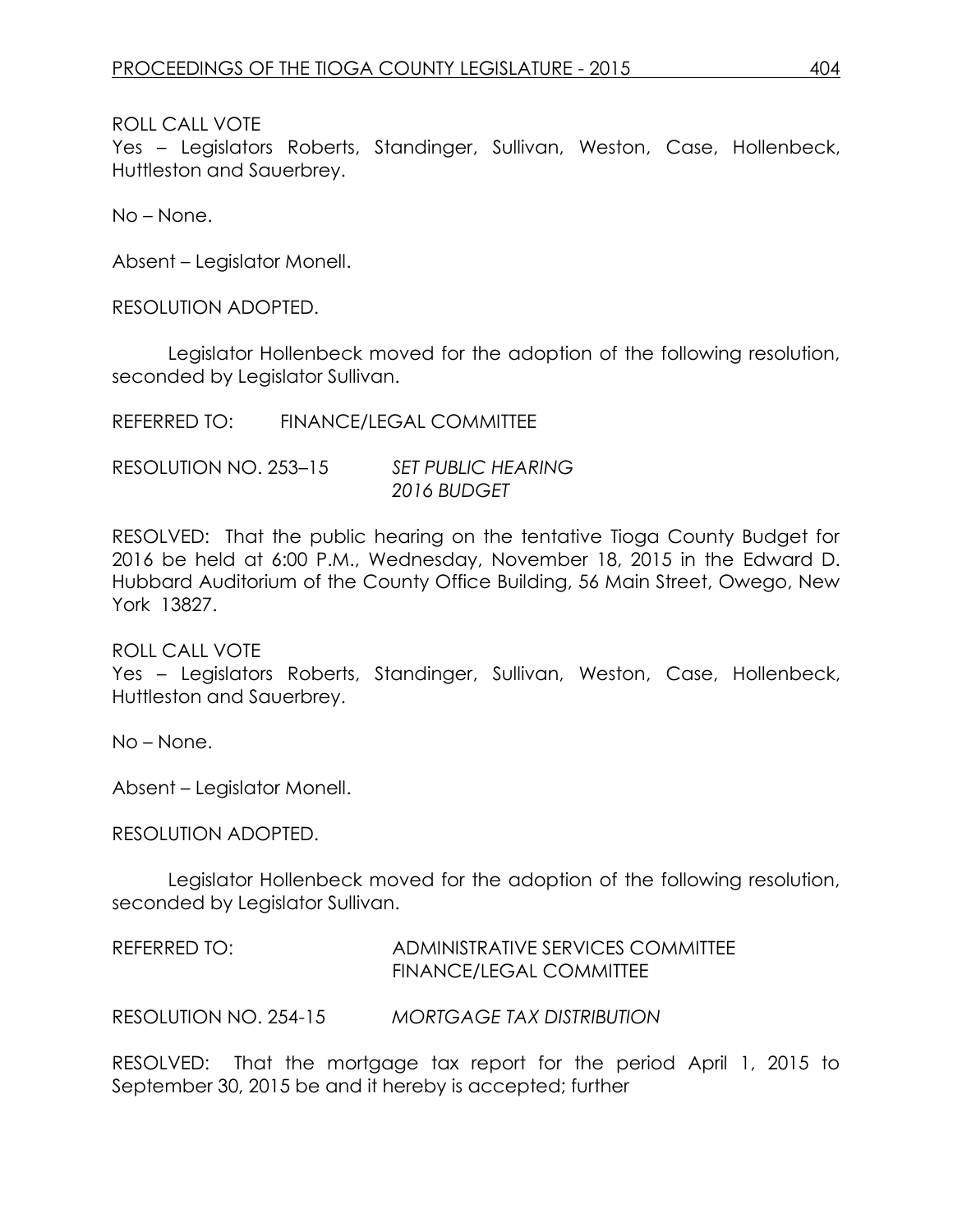RESOLVED: That the County Treasurer be authorized and directed to pay to the Supervisors of the several Towns and the Treasurers of the several Villages the amounts apportioned to them as follows:

| Barton (Town)           | \$<br>16,736.67 |
|-------------------------|-----------------|
| Berkshire (Town)        | 2,791.63        |
| Candor (Town)           | 18,902.81       |
| Candor (Village)        | 4,048.61        |
| Newark Valley (Town)    | 20,231.46       |
| Newark Valley (Village) | 3,183.44        |
| Nichols (Town)          | 6,660.85        |
| Nichols (Village)       | 1,026.96        |
| Owego (Town)            | 100,422.19      |
| Owego (Village)         | 14,249.10       |
| Richford (Town)         | 3,283.86        |
| Spencer (Town)          | 9,967.03        |
| Spencer (Village)       | 1,330.37        |
| Tioga (Town)            | 21,698.30       |
| Waverly (Village)       | 15,032.31       |
|                         | \$239,565.59    |

# ROLL CALL VOTE

Yes – Legislators Roberts, Standinger, Sullivan, Weston, Case, Hollenbeck, Huttleston and Sauerbrey.

No – None.

Absent – Legislator Monell.

RESOLUTION ADOPTED.

Legislator Hollenbeck moved for the adoption of the following resolution, seconded by Legislator Weston.

RESOLUTION NO. 255–15 *AUTHORIZE REIMBURSEMENT OF* 

*FMAS PROJECT MANAGER AND DEPUTY PROJECT MANAGER SALARIES*

WHEREAS: Tioga County established a Financial Management Accounting System (FMAS) Capital Reserve Account; and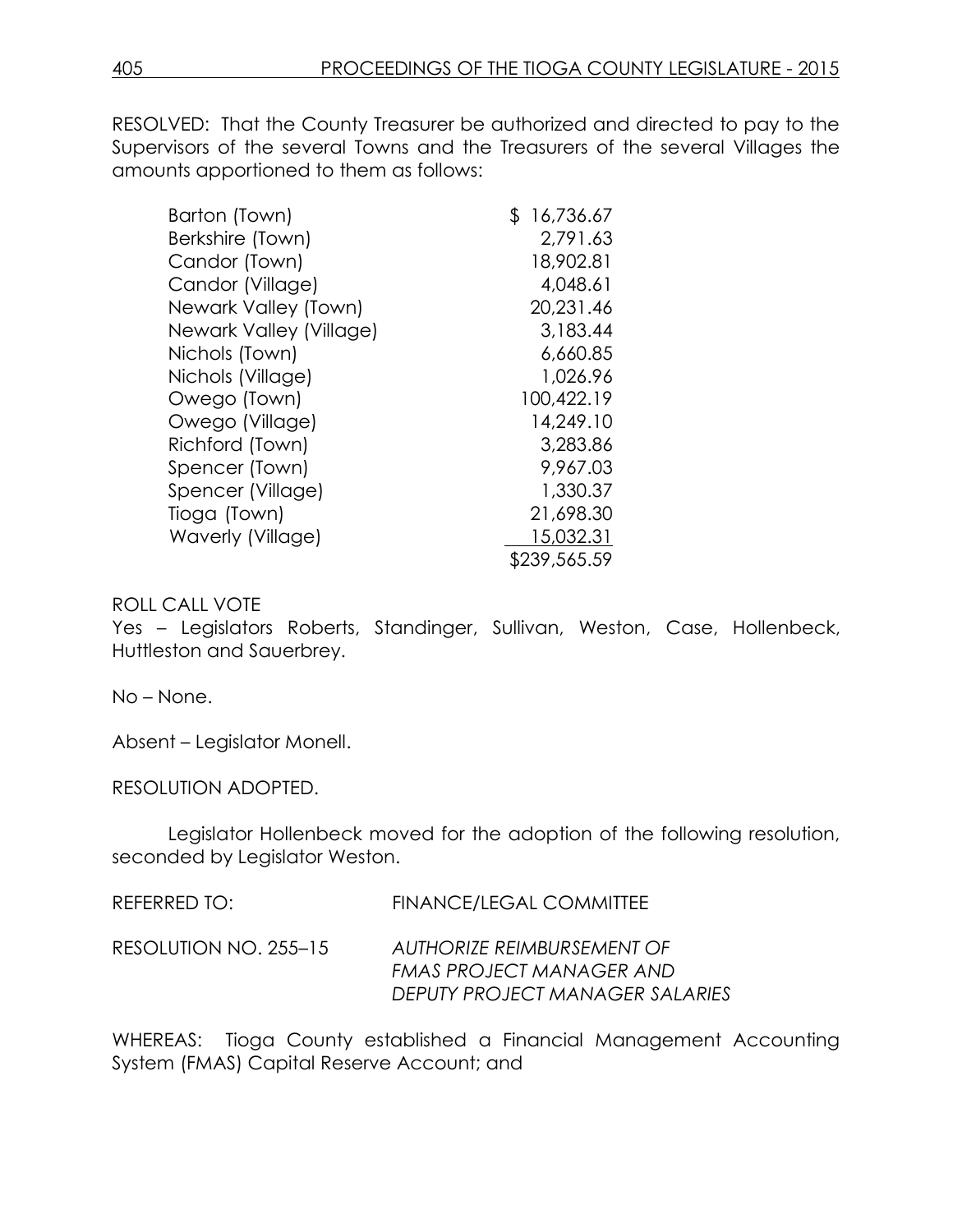WHEREAS: The Tioga County Legislature appointed a Project Manager and Deputy Project Manager for the FMAS project and established salaries for those positions for 2015 per Resolution No. 243-14; and

WHEREAS: Salaries to be funded for the Project Manager/Deputy Project Manager were transferred out of Interfund Transfers all Others to the Treasurer's Capital Account; and

WHEREAS: Said salaries should be reimbursed through the Financial Management Accounting System (FMAS) Capital Reserve Account H878.08; therefore be it

RESOLVED: That the 2015 salaries for the Project Manager (\$7,500.00) and Deputy Project Manager (\$4,500.00) be reimbursed through the FMAS Capital Reserve Account to the Treasurer's Capital Account as follows:

| FROM: | H387808 - FMAS Capital Reserve Account | \$12,500 |
|-------|----------------------------------------|----------|
|-------|----------------------------------------|----------|

TO: H1325 540140-Treasurer's Capital Account \$12,500

### ROLL CALL VOTE

Yes – Legislators Roberts, Standinger, Sullivan, Weston, Case, Hollenbeck, Huttleston and Sauerbrey.

No – None.

Absent – Legislator Monell.

RESOLUTION ADOPTED.

Legislator Hollenbeck moved for the adoption of the following resolution, seconded by Legislator Weston.

| REFERRED TO:          | PERSONNEL COMMITTEE<br><b>FINANCE COMMITTEE</b>     |
|-----------------------|-----------------------------------------------------|
| RESOLUTION NO. 256-15 | TRANSFER FUNDS/FUND SELF-<br>INSURANCE PLAN RESERVE |

WHEREAS: Tioga County Local Law No. 2 of 2015 established a Contributed Reserve cap of \$6,000,000 for the Tioga County Self Insurance Plan; and

WHEREAS: The December 31, 2014 Tioga County Self Insurance Plan Fund Balance is \$1,637,844.00; and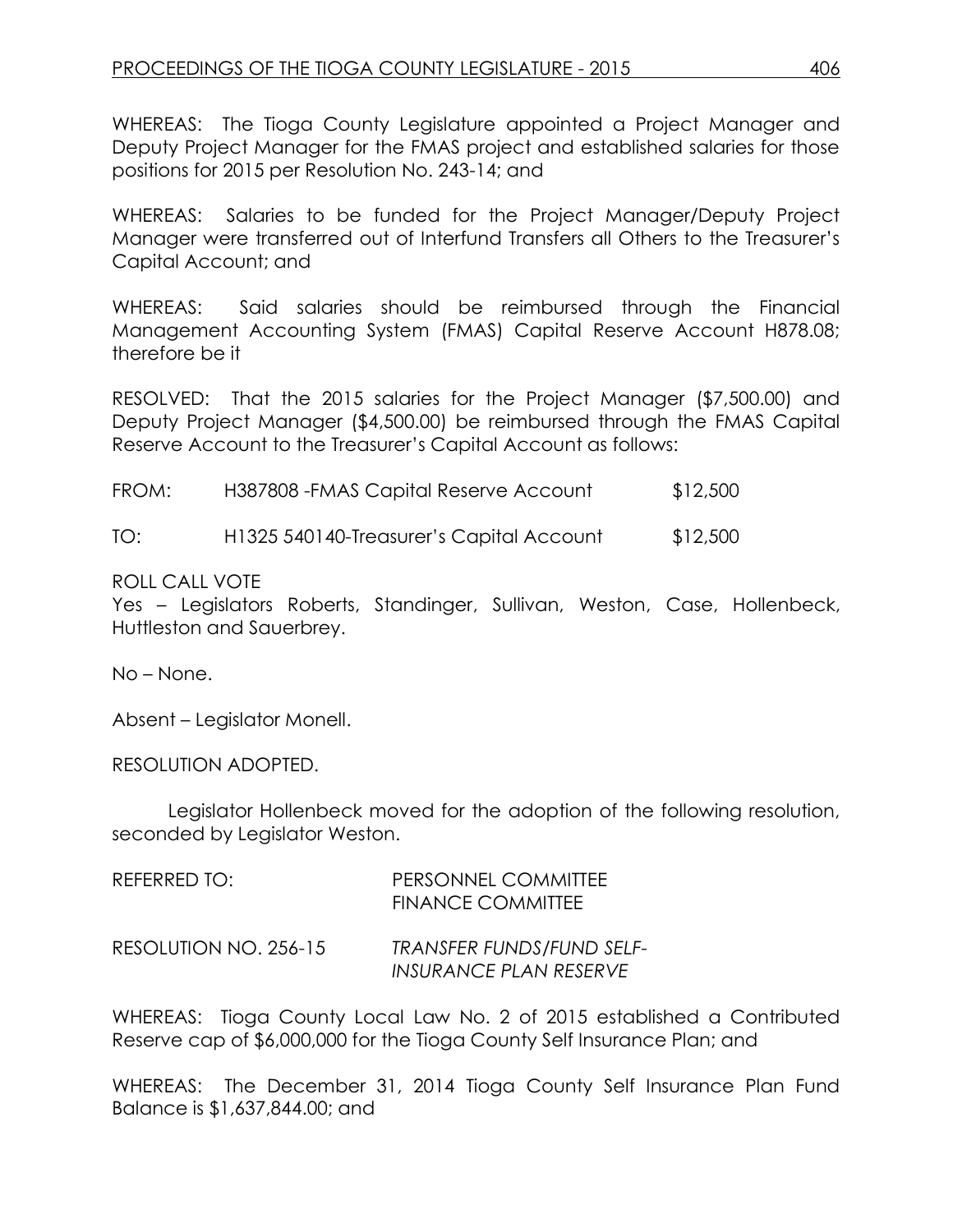WHEREAS: The December 31, 2014 Tioga County Self Insurance Contributed Reserve Fund is \$1,001,120.00; and

WHEREAS: The Council of Governments approved at their October 2015 meeting the transfer of \$637,844.00 from the Fund Balance to the Contributed Reserve to continue to build up the reserve; therefore be it

RESOLVED: That the Tioga County Treasurer is authorized to transfer funds as follows:

| From: Self-Insurance Fund Balance S390900 | \$637,844.00 |
|-------------------------------------------|--------------|
|                                           |              |

To: Self-Insurance Contributed Reserve Fund S375300 \$637,844.00

ROLL CALL VOTE

Yes – Legislators Roberts, Standinger, Sullivan, Weston, Case, Hollenbeck, Huttleston and Sauerbrey.

No – None.

Absent – Legislator Monell.

RESOLUTION ADOPTED.

Legislator Standinger moved for the adoption of the following resolution, seconded by Legislator Sullivan.

| REFERRED TO: | HEALTH & HUMAN SERVICES COMMITTEE |
|--------------|-----------------------------------|
|              | <b>FINANCE COMMITTEE</b>          |
|              |                                   |

| RESOLUTION NO. 257-15 | <b>TRANSFER OF FUNDS</b> |
|-----------------------|--------------------------|
|                       | <b>PUBLIC HEALTH</b>     |

WHEREAS: The costs of the mandated Education of Handicapped Children program are larger than the budgeted 2015 amounts; and

WHEREAS: Additional funding is needed to meet the costs of the Education of Handicapped Children program in 2015; and

WHEREAS: Public Health has determined the amount of additional funding needed for the mandated program through the balance of 2015; and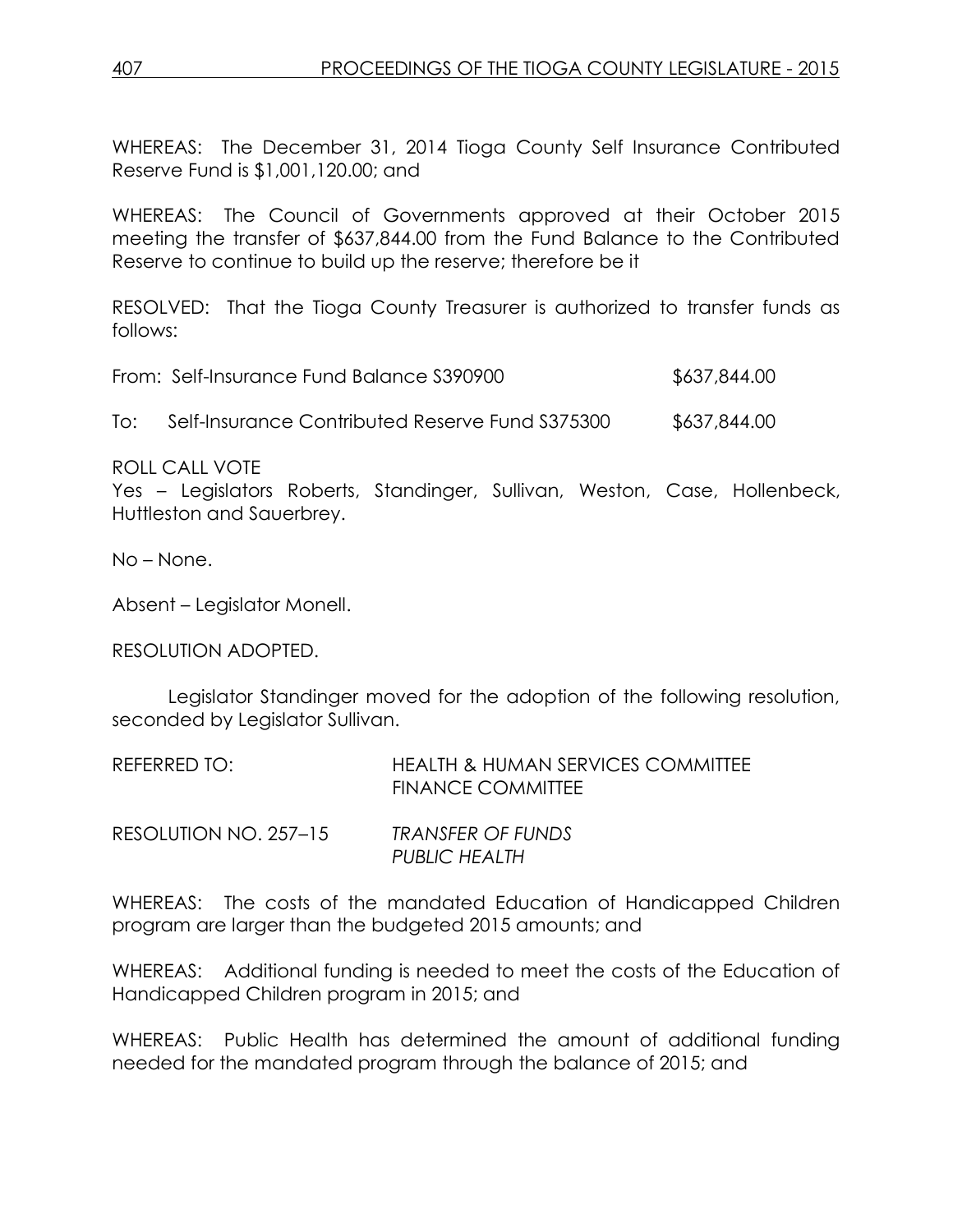WHEREAS: Although the approved plan was to obtain funding through the County Contingency Fund in the event additional funds were needed, due to cost-saving measures implemented throughout the year, Public Health has the funds within their 2015 budget, thus eliminating the need for using County Contingency Fund; and

WHEREAS: The additional costs of the Education of Handicapped Children program will result in additional state aid reimbursement, which also assists in eliminating the need for using County contingency funds; and

WHEREAS: Transfer of funds requires Legislative approval, therefore be it

RESOLVED: That funds be transferred as follows:

From:

| A2960 434600 Revenue: State Aid: Handicapped Education \$133,280 |           |
|------------------------------------------------------------------|-----------|
| A4012 510010 Personnel: Health Education                         | 6,720     |
| A4070 510010 Personnel: Disease Control                          | 40,000    |
| A4090 510010 Personnel: Environmental Health                     | 40,000    |
| A4090 510030 Personnel: Environmental Health                     | 4,000     |
|                                                                  |           |
| To: A2960 540140 Handicapped Education: Contract Services        | 7,500     |
| A2960 540590 Handicapped Education: Services Rendered            | \$141,500 |

A2960 540710 Handicapped Education: Transportation  $$75,000$ 

ROLL CALL VOTE

Yes – Legislators Roberts, Standinger, Sullivan, Weston, Case, Hollenbeck, Huttleston and Sauerbrey.

No – None.

Absent – Legislator Monell.

RESOLUTION ADOPTED.

Legislator Standinger moved for the adoption of the following resolution, seconded by Legislator Sullivan.

| REFERRED TO:          | <b>HEALTH &amp; HUMAN SERVICES COMMITTEE</b><br><b>FINANCE COMMITTEE</b> |
|-----------------------|--------------------------------------------------------------------------|
| RESOLUTION NO. 258-15 | APPROPRIATION OF FUNDS<br>PUBLIC HEALTH                                  |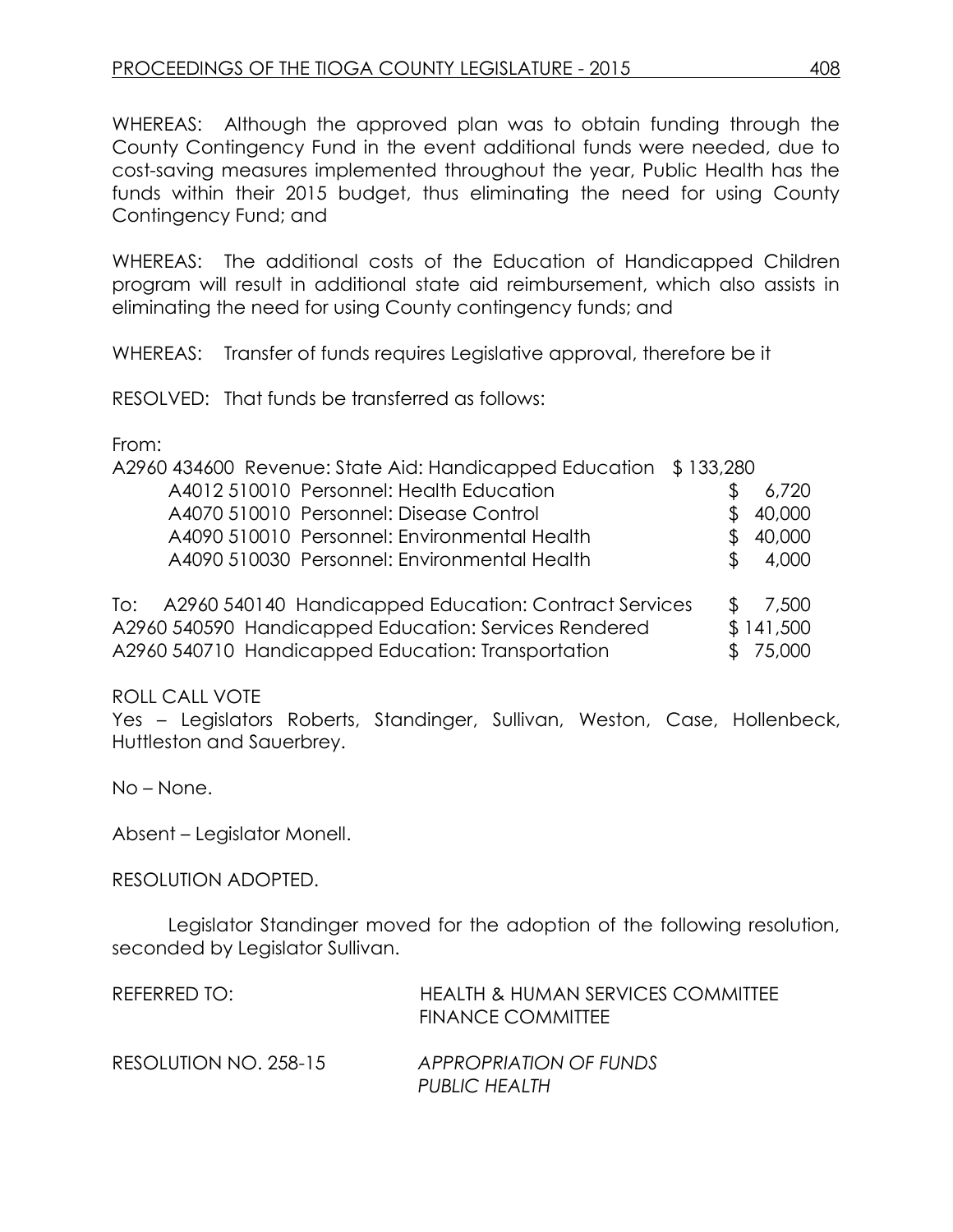WHEREAS: New York State Child Passenger Safety Program funding has been awarded to the Tioga County Public Health Department; and

WHEREAS: The funding is specifically designated for the purchase of program deliverables; and

WHEREAS: Appropriation of Funds requires Legislative approval; therefore be it

RESOLVED: That funding be appropriated as follows:

From: A4012 434012 State Aid: Health Education \$ 2,500

To: A4012 540640 Health Educations: Supplies \$ 2,500

ROLL CALL VOTE

Yes – Legislators Roberts, Standinger, Sullivan, Weston, Case, Hollenbeck, Huttleston and Sauerbrey.

No – None.

Absent – Legislator Monell.

RESOLUTION ADOPTED.

Legislator Huttleston moved for the adoption of the following resolution, seconded by Legislator Standinger.

REFERRED TO: ADMINISTRATIVE SERVICES RESOLUTION NO. 259-15 *CONTRACT EXTENSION FOR PRINTING OF OPTICAL SCAN ELECTION BALLOTS AND ELECTION RELATED MATERIAL*

WHEREAS: The Tioga County Board of Elections requested bids for printing of optical scan election ballots and election related material; and

WHEREAS: The Tioga County Board of Elections received two sealed bids by the due date of August 27, 2013 and said bids were opened on August 28, 2013; and

WHEREAS: That the Tioga County Legislature awarded the bid for printing of optical scan election ballots and election related material to the lowest responsible bidder, Phoenix Graphics, Inc. on October 15, 2013; and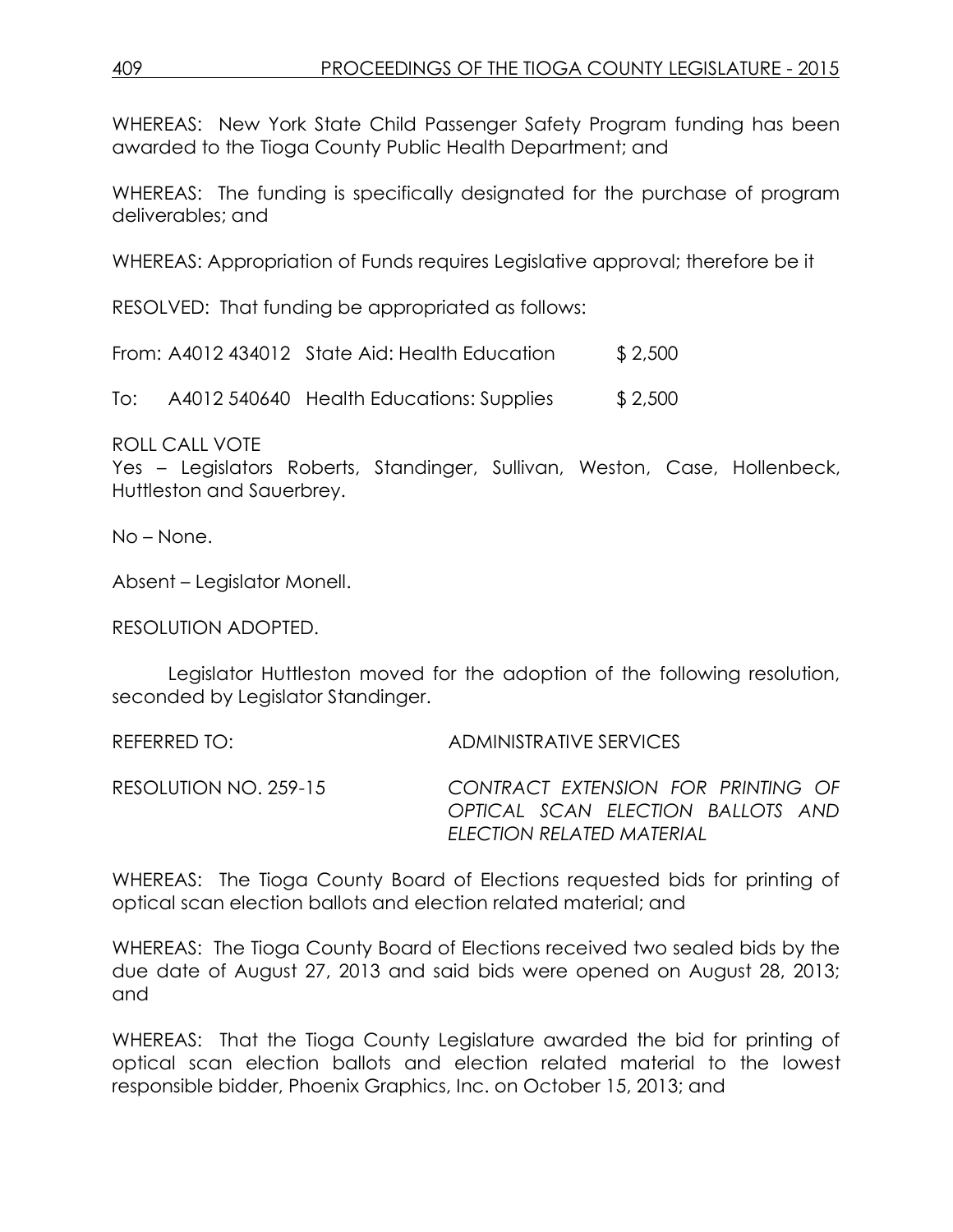WHEREAS: The current contract allows for one year extensions of the contract under the same pricing and terms and the vendor has agreed to extend the same pricing and terms; be it

RESOLVED: That the Tioga County Executive be authorized to sign a one year contract extension for optical scan ballots and election related material for 2016.

ROLL CALL VOTE

Yes – Legislators Roberts, Standinger, Sullivan, Weston, Case, Hollenbeck, Huttleston and Sauerbrey.

No – None.

Absent – Legislator Monell.

RESOLUTION ADOPTED.

Legislator Weston moved for the adoption of the following resolution, seconded by Legislator Standinger.

REFERRED TO: LEGISLATIVE WORKSESSION

RESOLUTION NO. 260–15 *AUTHORIZE CONTRACT BETWEEN TWIN TIER PATHOLOGY ASSOCIATES, PC, AND TIOGA COUNTY*

WHEREAS: Beginning January 1, 2016 Twin Tier Pathology Associates, PC will provide services for autopsies, laboratory testing, x-rays, and use of morgue facilities for Tioga County; and

WHEREAS: The contract calls for \$850.00 to be paid to Pathologists and various other fees depending on tests, x-rays, etc. that are needed; therefore be it

RESOLVED: That the Tioga County Legislature authorizes the Tioga County Chair to sign a contract, upon approval of the County Attorney, with Twin Tier Pathology Associates, PC for services rendered to Tioga County at the costs listed above and for a term of 1/1/16 through 12/31/16.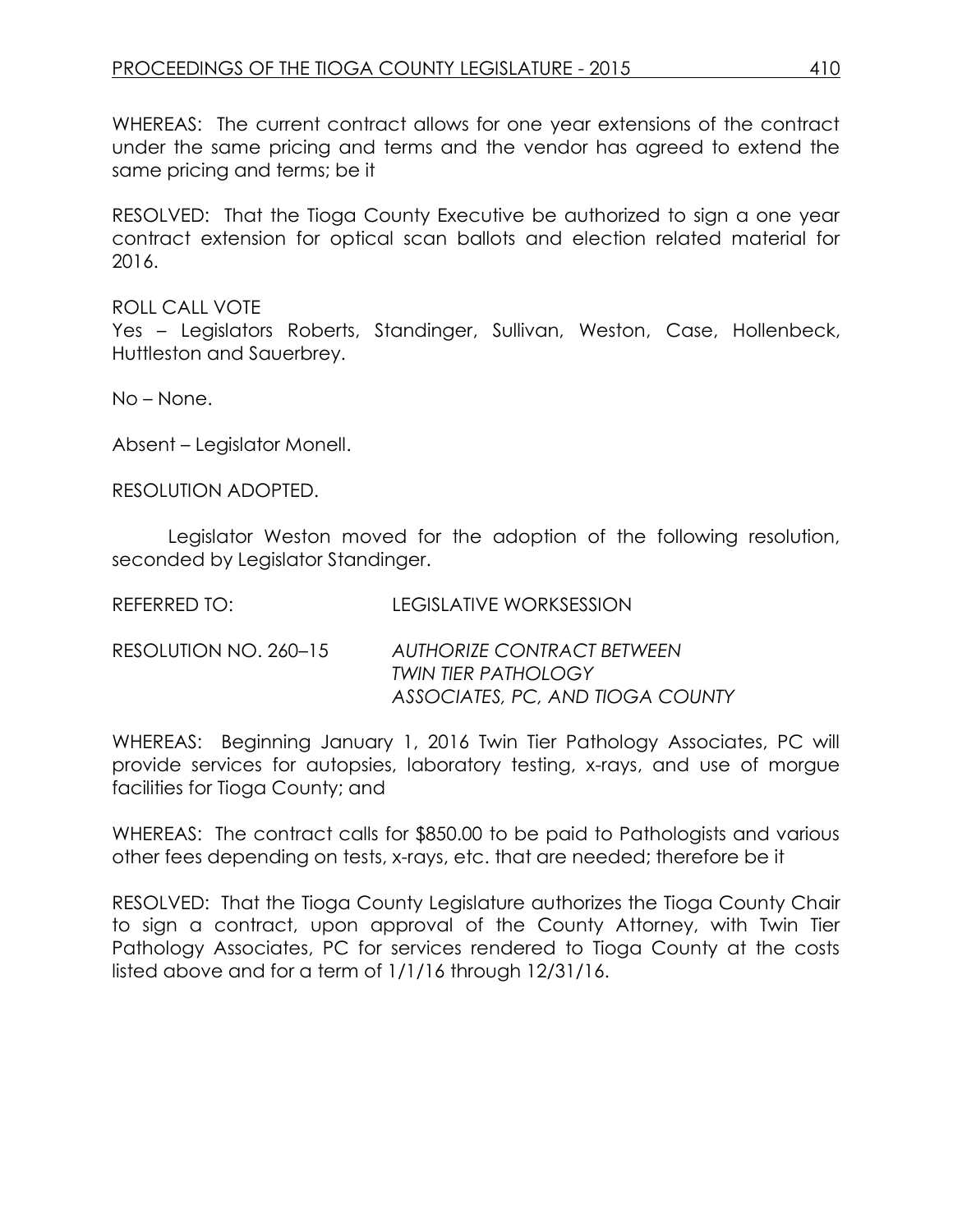Yes – Legislators Roberts, Standinger, Sullivan, Weston, Case, Hollenbeck, Huttleston and Sauerbrey.

No – None.

Absent – Legislator Monell.

RESOLUTION ADOPTED.

Legislator Hollenbeck moved for the adoption of the following resolution, seconded by Legislator Sullivan.

REFERRED TO: FINANCE/LEGAL

RESOLUTION NO. 261-15 *AUTHORIZATION TO ENTER INTO FIRST AMENDMENT TO AGREEMENT WITH H2O PARTNERS*

WHEREAS: Tioga County entered into an agreement with H2O Partners for project closeout and compilation of necessary documents for FEMA audit and related services; and

WHEREAS: Tioga County wishes to enter into a First Amendment to Agreement with H2O Partners for services set forth in said First Amendment to Agreement to be provided for a lump sum of \$10,000; therefore be it

RESOLVED: That the Tioga County Legislature authorizes and directs the Chair to execute the First Amendment to Agreement between Tioga County and H2O Partners.

ROLL CALL VOTE

Yes – Legislators Roberts, Standinger, Sullivan, Weston, Case, Hollenbeck, Huttleston and Sauerbrey.

No – None.

Absent – Legislator Monell.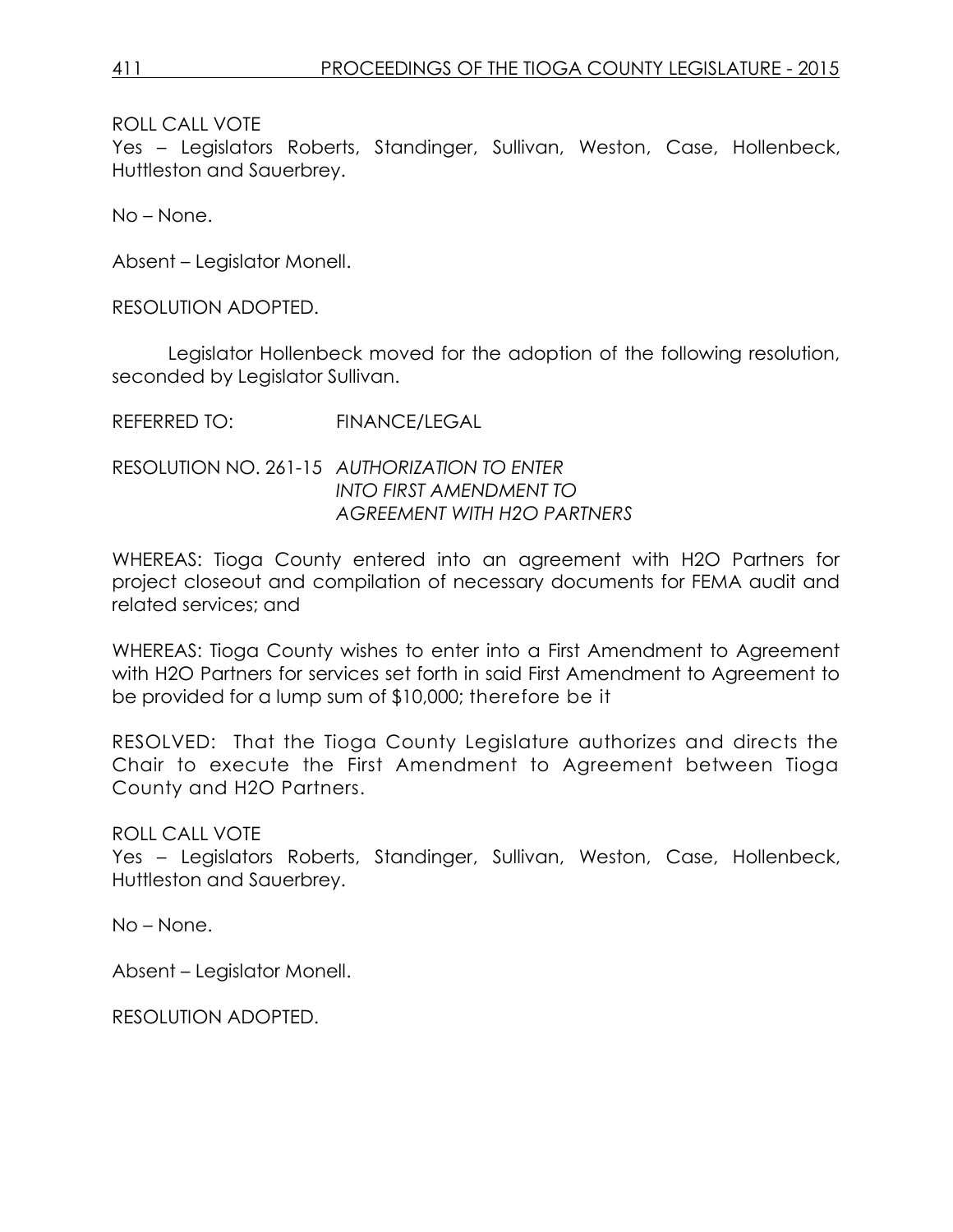Legislator Hollenbeck moved for the adoption of the following resolution, seconded by Legislator Sullivan.

RESOLUTION NO. 262-15 *AUTHORIZE EXECUTION OF COOPERATIVE AGREEMENT BETWEEN THE DEPT. OF SOCIAL SERVICES AND THE SHERIFF'S DEPARTMENT*

WHEREAS: Tioga County is implementing a Direct Charge Pilot Program that will maximize State reimbursement for security services, escort, protection and transport services; and

WHEREAS: The Sheriff's Department will directly charge the Department of Social Services for its services and support pursuant to a Cooperative Agreement; therefore be it

RESOLVED: That the Legislature authorizes and directs the Chair to execute the Cooperative Agreement between the Department of Social Services and the Sheriff's Department; and be it further

RESOLVED: That the Cooperative Agreement between the Department of Social Services and the Sheriff's Department shall be submitted to the New York State Office of Temporary and Disability Assistance and the Office of Children and Family Services for approval.

# ROLL CALL VOTE

Yes – Legislators Roberts, Standinger, Sullivan, Weston, Case, Hollenbeck, Huttleston and Sauerbrey.

No – None.

Absent – Legislator Monell.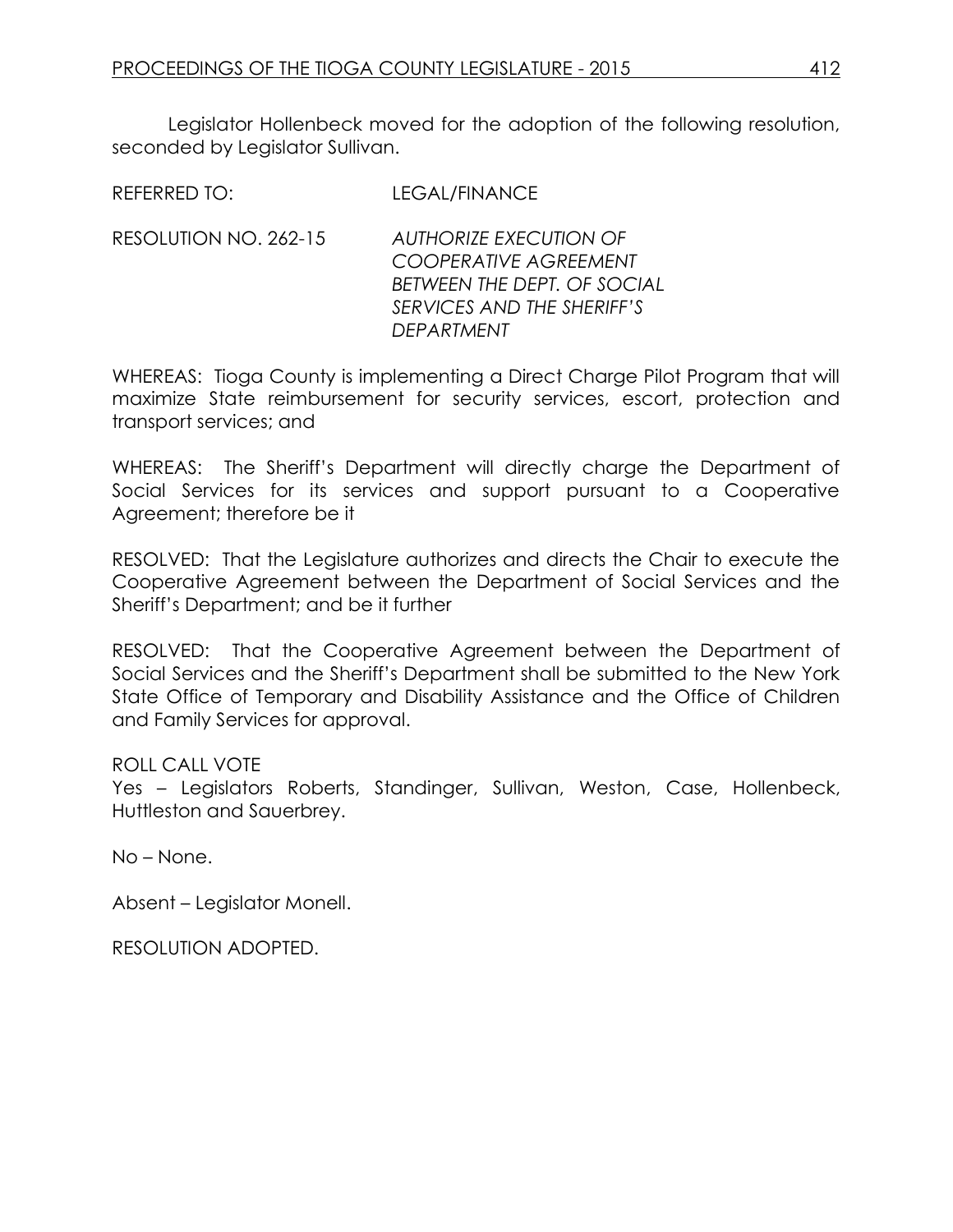Legislator Roberts moved for the adoption of the following resolution, seconded by Leaislator Sullivan.

REFERRED TO: PUBLIC WORKS

RESOLUTION NO. 263-15 *ABANDON OAK HILL ROAD SOUTH TO TOWN OF BARTON*

WHEREAS: Tioga County has determined that there are several County Roads that don't meet any of the following characteristics of a County Road, which includes:

- Roads which connect population centers
- Roads that connect State Roads or with other County Rd.
- Major roads that pass through two or more towns
- Roads that serve a major industry or otherwise serve an important interest of the County, and

WHEREAS: The Town of Barton has submitted resolution 03-2015 accepting ownership of the section of Oak Hill Rd. from State Route 17C to Old Barton Rd.(0.28 mile) which is known as " Oak Hill Rd. South"; and

WHEREAS: Oak Hill Road South in the Town of Barton doesn't fit into the above categories; therefore be it

RESOLVED: That the Tioga County Legislature hereby authorizes abandonment of Oak Hill Road South to the Town of Barton effective November 11, 2015.

ROLL CALL VOTE

Yes – Legislators Roberts, Standinger, Sullivan, Weston, Case, Hollenbeck, Huttleston and Sauerbrey.

No – None.

Absent – Legislator Monell.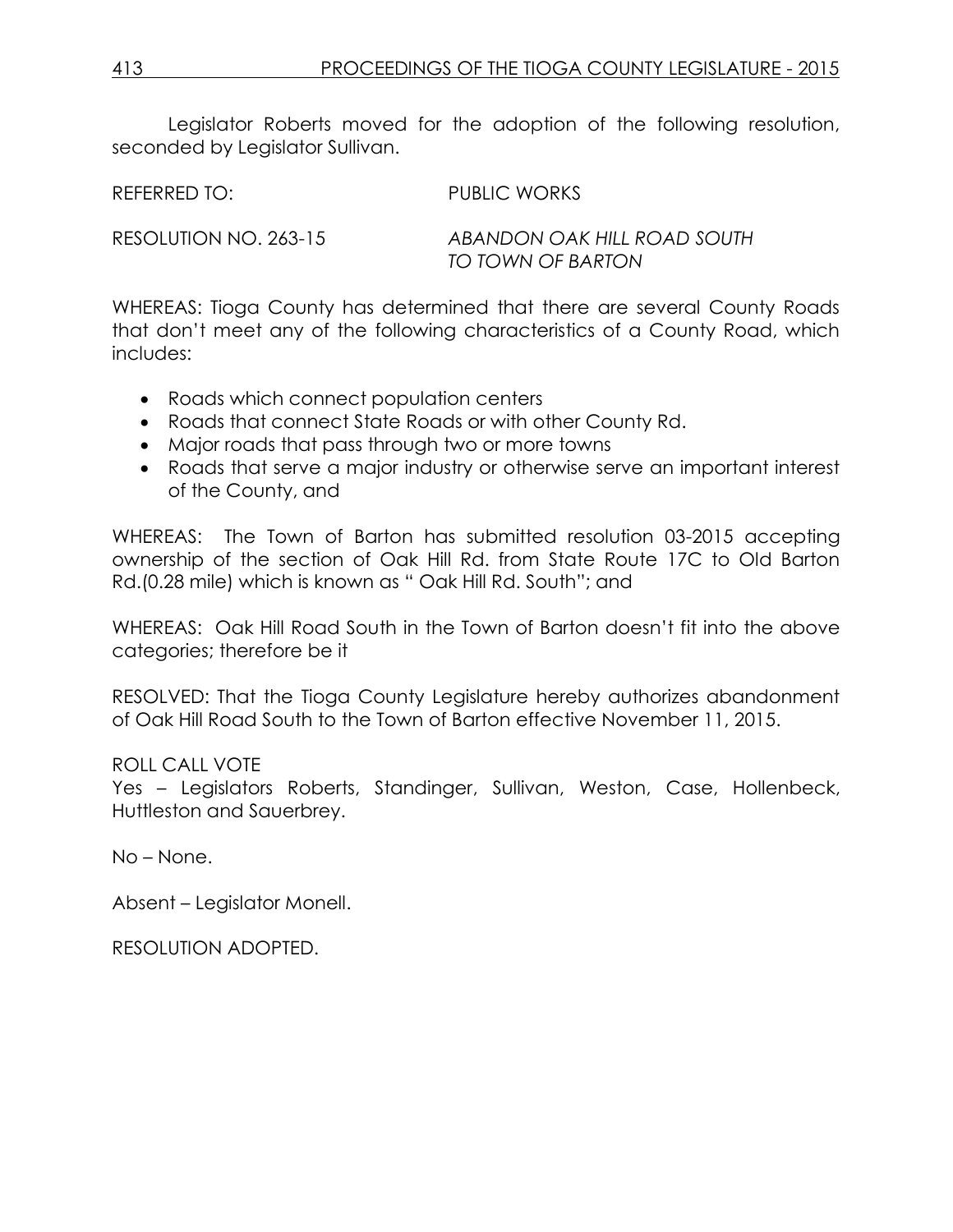Legislator Weston moved for the adoption of the following resolution, seconded by Legislator Standinger.

REFERRED TO: PUBLIC SAFETY

RESOLUTION NO. 264-15 *AWARD BID FOR*

*CANDOR FIRE TOWER ACCESS ROAD*

WHEREAS: The Bureau of Fire received a Round Two Inter-Operable Communications Grant; and

WHEREAS: There is a need to construct a Candor fire tower access road; and

WHEREAS: On October 27, 2015 sealed bids were opened and the results were as follows:

| <b>Bothar Construction</b>   | Binghamton, NY     | \$84,240.00  |
|------------------------------|--------------------|--------------|
| <b>Broome Bituminous</b>     | Vestal, NY         | \$97,790.00  |
| Ironwood Heavy Equipment     | Rochester, NY      | \$239,968.00 |
| <b>Edger Enterprises</b>     | Elmira Heights, NY | \$152,860.00 |
| M.R. Dirt                    | Towanda, PA        | \$97,656.00  |
| Nelson & Streeter            | Pine City, NY      | \$174,600.00 |
| R.B. Bobinson                | Candor, NY         | \$102,660.00 |
| <b>Solid Ground Services</b> | Troy, PA           | \$59,936.00  |
| <b>ZMK Construction</b>      | Apalachin, NY      | \$102,850.00 |

And

WHEREAS: Richard Perkins, Deputy Commissioner of Public Works has completed the review of the bids and finds the low bidder Solid Ground Services, Troy PA meets all of the qualifications of the bid specifications; therefore be it

RESOLVED: That the Tioga County Legislature authorizes awarding the bid to Solid Ground Services, Troy, PA not to exceed \$59,936.00 to be paid out of account A3415 540140.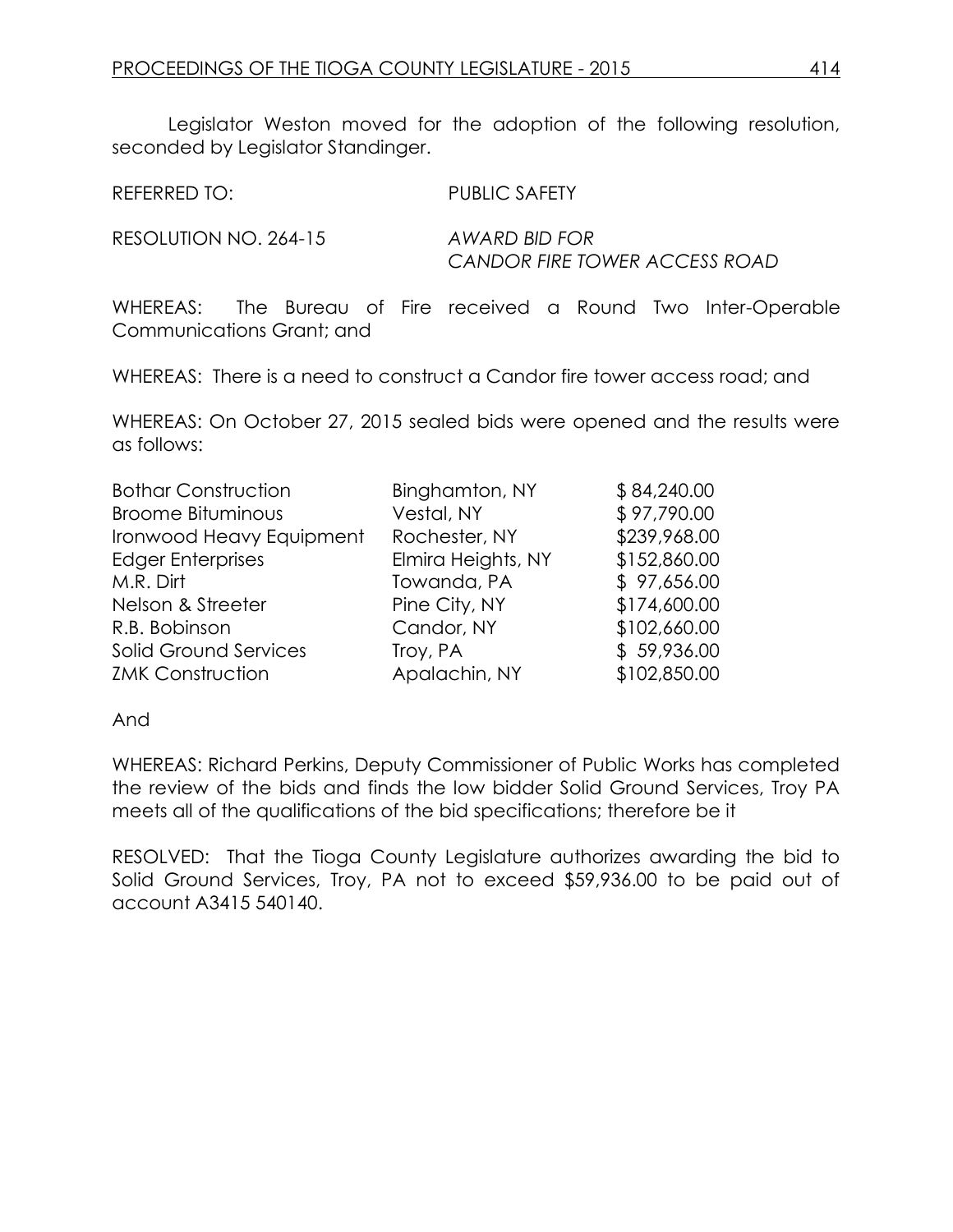Yes – Legislators Roberts, Standinger, Sullivan, Weston, Case, Hollenbeck, Huttleston and Sauerbrey.

No – None.

Absent – Legislator Monell.

RESOLUTION ADOPTED.

Legislator Hollenbeck moved for the adoption of the following resolution, seconded by Legislator Sullivan.

| REFERRED TO:          | PERSONNEL COMMITTEE<br>LEGISLATIVE WORKSESSION          |
|-----------------------|---------------------------------------------------------|
| RESOLUTION NO. 265-15 | AMEND COUNTY POLICY 3:<br><b>SECTION I: ORIENTATION</b> |

WHEREAS: County Policy 3, Section IA: *Hiring of New Employees* currently indicates all new hires shall be subject to a pre-employment physical examination; and

WHEREAS: This passage is no longer accurate and instead now needs to indicate that new hires as of 1/1/2016 shall be subject to a pre-employment background check in accordance with County Policy 43: Tioga County Comprehensive Information Security Policy; therefore be it

RESOLVED: That paragraph I.A.1. of County Policy 3 be revised to read:

"1. With the exception of elected officials, Board of Elections employees and temporary employees, all new hires as of January 1, 2016 shall be subject to a pre-employment background check to determine suitability for employment."

And be it further

RESOLVED: That those Departments who already conduct background checks for certain employees, as required by regulations, shall continue to follow the same practice and Personnel will coordinate the pre-employment background checks for all other new hires; and be it further

RESOLVED: That the remainder of Policy 3 is unchanged.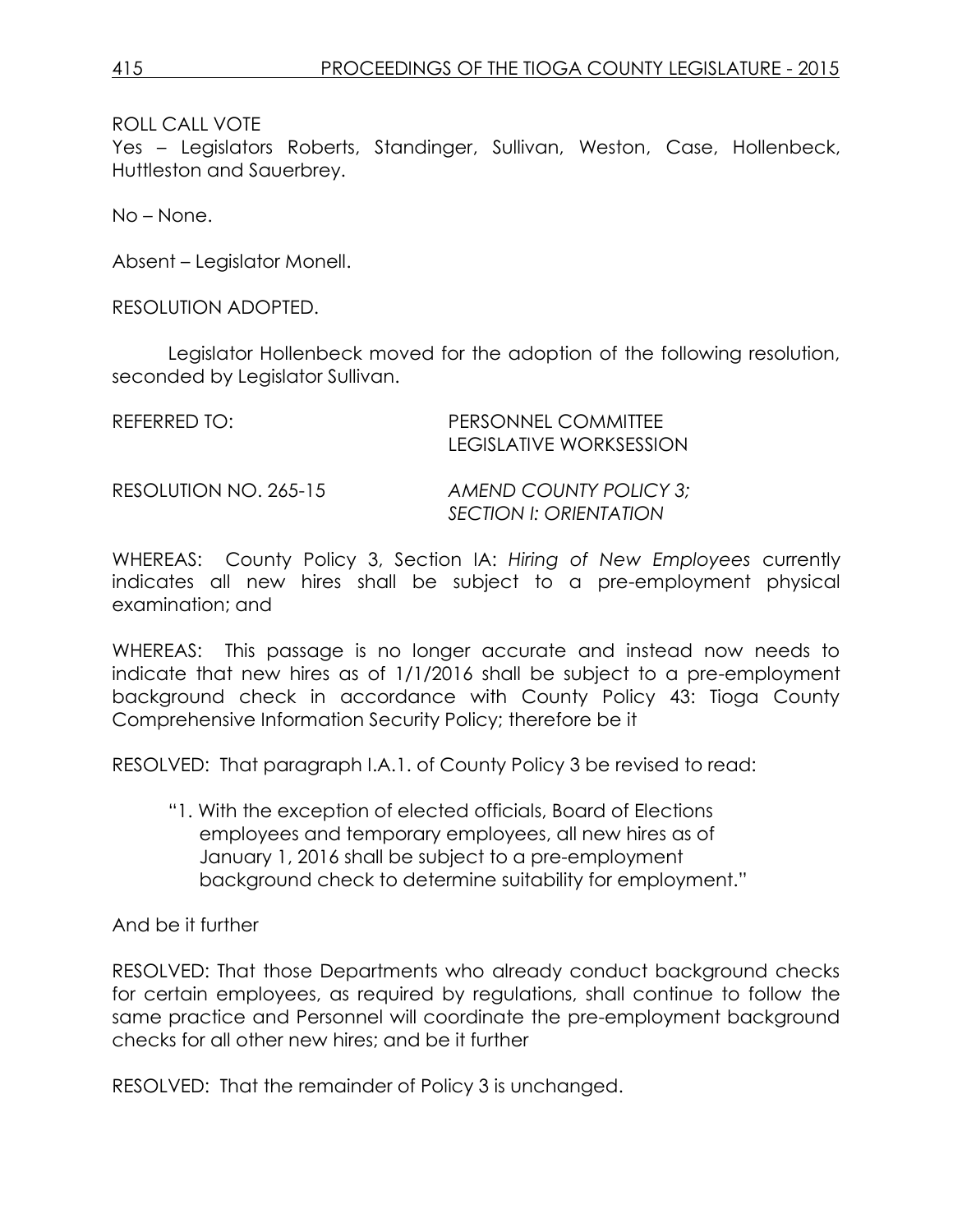Yes – Legislators Roberts, Standinger, Sullivan, Weston, Case, Hollenbeck, Huttleston and Sauerbrey.

No – None.

Absent – Legislator Monell.

RESOLUTION ADOPTED.

Legislator Sullivan moved for the adoption of the following resolution, seconded by Legislator Weston.

| REFERRED TO:          | LEGISLATIVE WORKSESSION       |
|-----------------------|-------------------------------|
| RESOLUTION NO. 266–15 | AMEND POLICY 23               |
|                       | PURCHASING AND PAYMENT POLICY |

WHEREAS: Policy 23 Purchasing and Payment Policy Section III Purchasing Cards needs to be amended to reflect changes regarding new Financial Management Accounting System; therefore be it

RESOLVED: That Policy 23 Purchasing and Payment Policy Section III Purchasing Cards be amended as follows:

#### III: PURCHASING CARDS

Purchasing Cards are used in Tioga County as a means of providing an efficient and convenient method of purchasing and paying for small-dollar goods and services (\$2,500 or less). The program grants the authority for these commitments to those staff members in Tioga County who have been authorized to utilize a purchasing card. With this granting of authority, a cardholder also assumes complete accountability for the proper use of the card, as detailed in this policy.

The County Legislature grants authority to the Deputy County Treasurer/Program Administrator to issue Purchasing Cards to department heads for an amount to be determined by the County Legislature up to \$2,500.00 upon the recommendation of the Deputy County Treasurer/Program Administrator. Individual cards are limited to \$2,500 a month with a transaction limit of \$1,000. Departmental cards will have a transaction limit of \$2,500 and a varying monthly limit depending on the size of the department, from \$5,000 for smaller departments and up to \$50,000 for larger departments. Velocity controls limit only five purchases per day per card, but may be increased by request from the Deputy County Treasurer/Program Administrator. Departmental requests may be made to the Deputy County Treasurer/Program Administrator for an increase in the departmental card limit to pay for recurring monthly charges. These requests will be granted in concurrence with the County Auditor.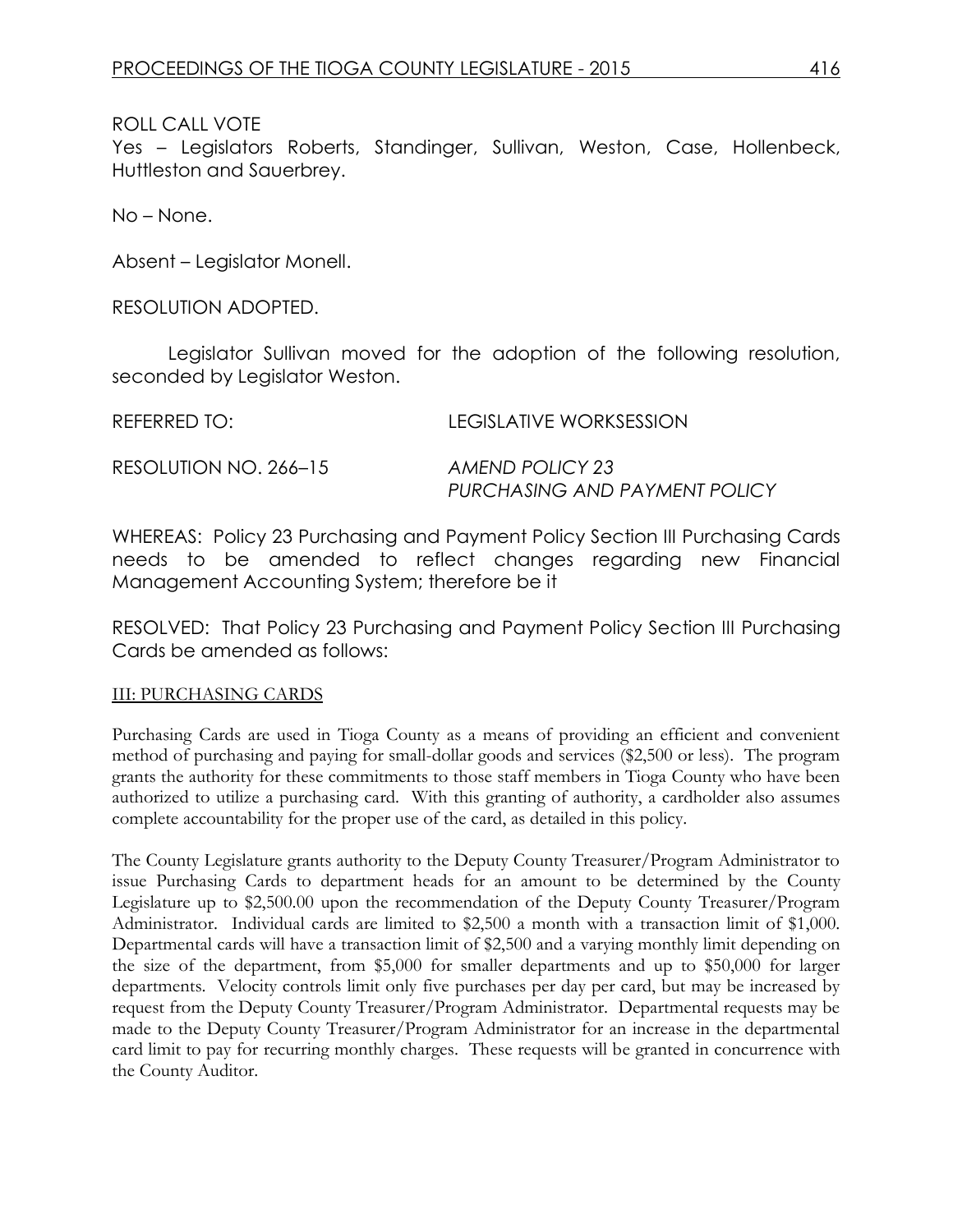Purchasing cards may only be used for the purchase of those supplies and services that are directly related to the support and execution of the responsibilities of the using department. Improper use of a purchasing card will result in a revocation of card privileges and possible disciplinary action.

Proper Tioga County Purchasing Policies and Procedures should be followed.

The following transactions are specifically identified as those that should not be made with a purchasing card:

- Cash Advances
- Personal Gifts
- Items for Personal Use
- Alcoholic Beverages

Exceptions to this list may be only made by the Deputy County Treasurer/Program Administrator in advance of charge. Inappropriate use of Purchasing Cards will be reviewed by the Deputy County Treasurer/Program Administrator and cards will be restricted and/or canceled if inappropriate use identified.

#### **Program Administration**

The Deputy Treasurer has been designated as the purchasing card "Program Administrator".

The Program Administrator will provide for the issue of VISA® purchasing cards to department heads and appropriate designees based on the demonstration of need. Those purchasing cards will be retained by the Departments responsible for them. All cards should be kept in a secure place (lock box or locked desk) and signed out when needed.

#### **Individual Responsibilities**

- A. The department head, working with the Program Administrator, determines how many employees in the department should be issued purchasing cards. This number should be kept to a reasonable amount of employees. Card applications (Exhibit A) are then completed by employees. Department heads then review and sign completed application forms (Exhibit A) and send them to the Card Administrator. Department heads must notify the Card Administrator immediately if they wish to revoke a card or if a cardholder terminates employment with Tioga County.
- B. The Program Administrator will distribute the cards to the employees after they are received. The employee must review the Purchase Card policies before receiving the card. The employee must sign the card immediately and complete the Purchasing Card Program Employee Agreement (Exhibit C) and the Employee Acknowledgement (Exhibit D). The Employee Acknowledgement is to confirm receipt of the card. The employee must also activate the card from their phone.
- C. If a card is lost, stolen, or misplaced, the cardholder is responsible for immediately notifying VISA® at any hour of any day, and as early as possible on the next business day, the Program Administrator.
- D. The VISA® contact number is 1-800-847-2911. The Program Administrator number is 607- 687-8669.
- E. Individual cardholders are charged with using their cards properly. Department Heads are responsible for monitoring proper card usage and reviewing.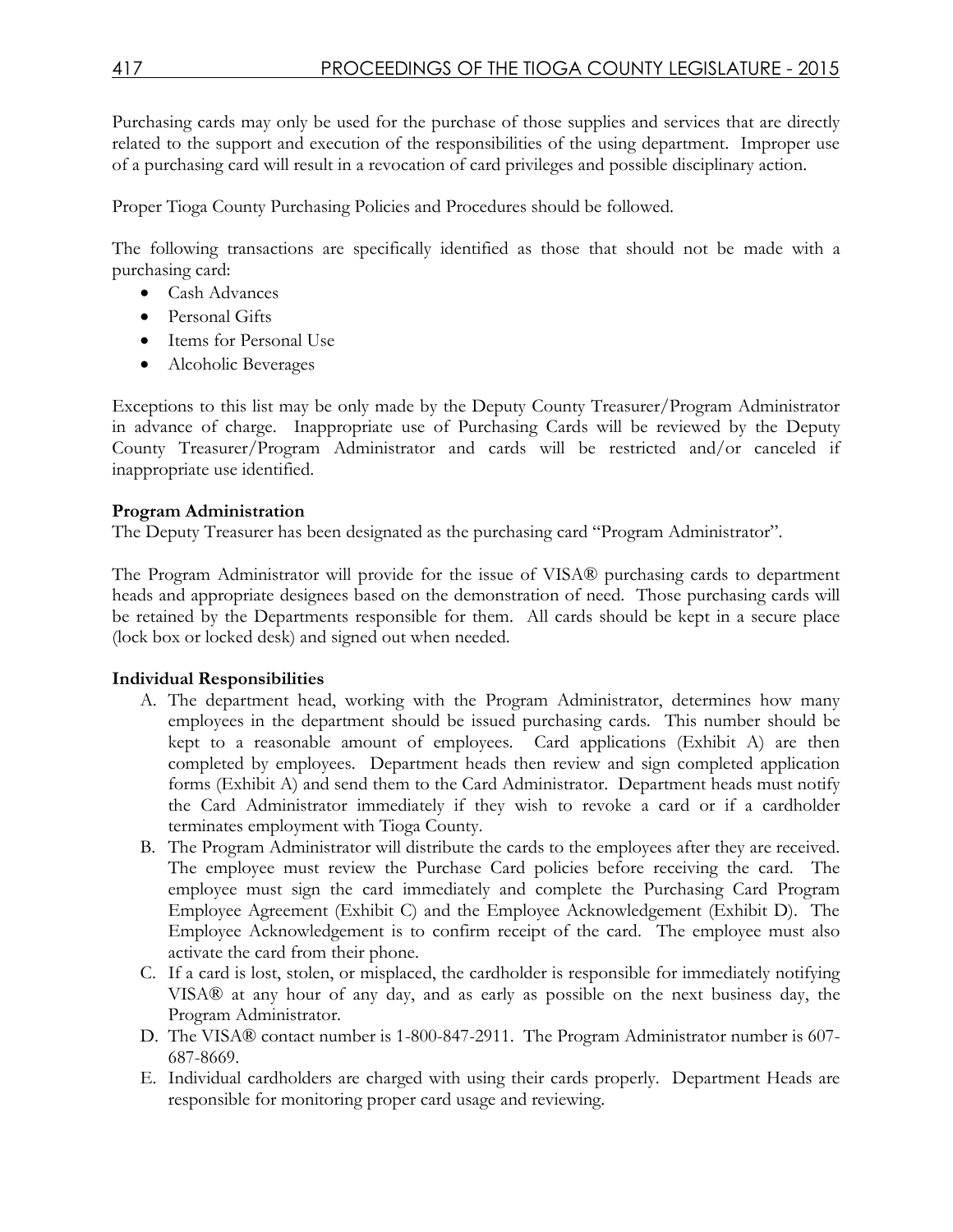- F. The Program Administrator is responsible for maintaining a file of individuals authorized to make purchasing card transactions. The Program Administrator is also the focal point for overall program administration and problem resolution.
- G. The County Auditor audits and approves the consolidated monthly VISA® Purchasing Card statement for payment from the Munis site.

# **Application Procedure**

- A. To request a purchase card for an employee, a Department Head submits an application (Exhibit A). The application must include a department or cost center code that can be used to allocate purchases made by the cardholder.
- B. Both the applicant and the applicant's Department Head must sign and date the form.
- C. The Program Administrator then approves and processes the purchasing card requests. The Program Administrator keeps the applications on file permanently.
- D. Each purchase card is issued to Tioga County and the individual employee named on the card. No one else can use this card-even in an emergency situation.
- E. When cardholders receive their card, they must sign and return an acknowledgement letter (Exhibit B) and, if they have not previously signed one, a Tioga County Purchasing Card Program Agreement (Exhibit C). The acknowledgement letter confirms receipt of the card, while the agreement is the employee's signed pledge to follow the purchasing card policies and accept responsibility for any personal misuse of the card.

# **Using the Purchasing Card**

- A. The purchasing card program is designed to let end-users of goods and services buy these necessary items directly from vendors, thus increasing efficiency, decreasing cycle time and reducing paperwork.
- B. Tioga County's general criteria for using a purchasing card are:
	- Eligible orders must total \$2,500 or less (including freight)
	- Goods or services that total more than \$2,500 may not be broken into smaller purchases (parceling) to avoid going over the limit.
	- No cardholder may make more than five (5) purchases per day or ten (10) purchases per month unless approved by the Program Administrator.
	- Each cardholder must use the Munis web-based online system (http://munis.co.tioga.ny.us:55000) to review and approve all charges or place into dispute charges to their credit card.
	- Eligible orders still must be under use code budgeted amount.
- C. While most merchants will accept the purchasing card, some merchandise and merchants may be excluded from the purchasing card program. If the card is presented to an excluded merchant, the transaction will be declined.

If a cardholder believes a vendor who declines a transaction should fall within an approved category, he/she should contact the VISA® customer service number on the card to determine if the transaction was declined because of the cardholder exceeded a daily or monthly limit on the number of transactions or total value of transactions.

When a cardholder is declined at a point-of-sale terminal, VISA® Commercial Card Customer Service will not authorize the transaction, but will identify the reason for the decline. If a merchant has been improperly excluded, the cardholder can contact the Program Administrator to change the blocking procedure that is in place. If a dollar limit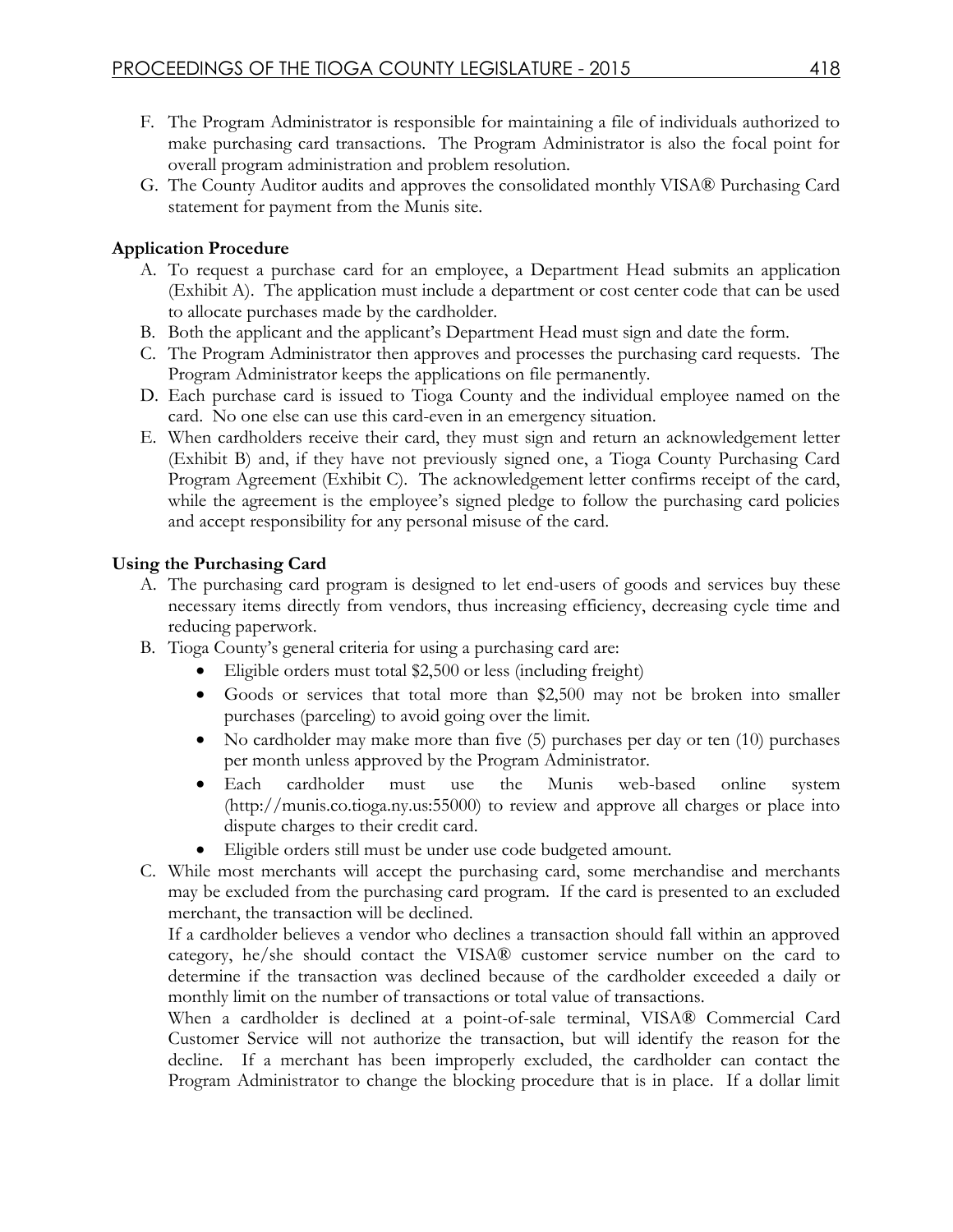has been exceeded, the cardholder should contact his or her Department Head to determine if the card limit can be increased.

- D. No Tioga County employee shall attempt to purchase an item using a purchasing card issued to another person. Delegation of authority is not permitted in regard to card transactions.
- E. More than one person may be authorized to use a "department card" or "virtual ghost account". A ghost account is set up to allow multiple individuals within a single department to telephone orders to one or several vendors using the same account number. The account number should be safeguarded as carefully as a physical card and no one but authorized individuals should attempt to use it. The Department Head is responsible for accuracy and charges on accounts.
- F. Each purchasing card is linked to a unique cost center/department code. All purchases made with the card are automatically charged to the corresponding cost center/department code unless another cost or project code is given when a statement of account report is created on Munis.
- G. When using the Purchasing card for travel, information pertaining to the conference, seminar, etc. should be included with detailed receipts and Munis statement of account report for reconciliation and submission to the County Auditor. Meals purchased with the card should be in accordance with Tioga County Policy 11, section VII following the GSA per diem rates. If the meal purchased exceeds the per diem, the cardholder will be responsible for reimbursing the exceeding amount to the county. A personal check made payable to the Tioga County Treasurer should be included with the paperwork required for submission to the County Auditor.
- H. Purchasing card transaction receipts should be kept for reconciliation. For telephone orders, the cardholder should request a receipt from the vendor and keep for reconciliation.
- I. If any item purchased with the purchasing card is returned, the merchant must credit the card account. The cardholder should also include any credit receipt with the reconciliation paperwork.
- J. The Program Administrator is responsible for all card maintenance for both the M&T site and Munis site, and must be notified of any updates or changes that are needed, such as a cardholder's change of name or a change in transaction authorization limits. Department Heads request these changes by completing the appropriate sections of the same application form used to obtain new cards.

#### **Monthly Reconciliation**

- A. VISA® will e-mail a monthly activity statement around the  $1<sup>st</sup>$  of each month to each individual cardholder and also sends a consolidated statement to the Treasurer's Office which is then copied and forwarded to the County Auditor. These monthly activity statements do not need to be attached to the Munis Purchasing Card Statement.
- B. Each employee who has a purchasing card is responsible for verifying the accuracy of charges by performing the following reconciliation steps; on-line at the Munis website: [http://munis.co.tioga.ny.us:55000](http://munis.co.tioga.ny.us:55000/)
- C. If an error is discovered on the monthly activity statement, the cardholder should immediately notify the County Auditor. Errors not reported within 60 days cannot be reported on-line. Disputes for charges over 60 days old will need to be reported through the M&T Bank Customer Service 800 number.
- D. The cardholder creates a Purchase Card Statement on Munis and scans and includes corresponding receipts and/or invoices, which then flow through a workflow process to the Department Head and then to the County Auditor for review and approval. Purchases will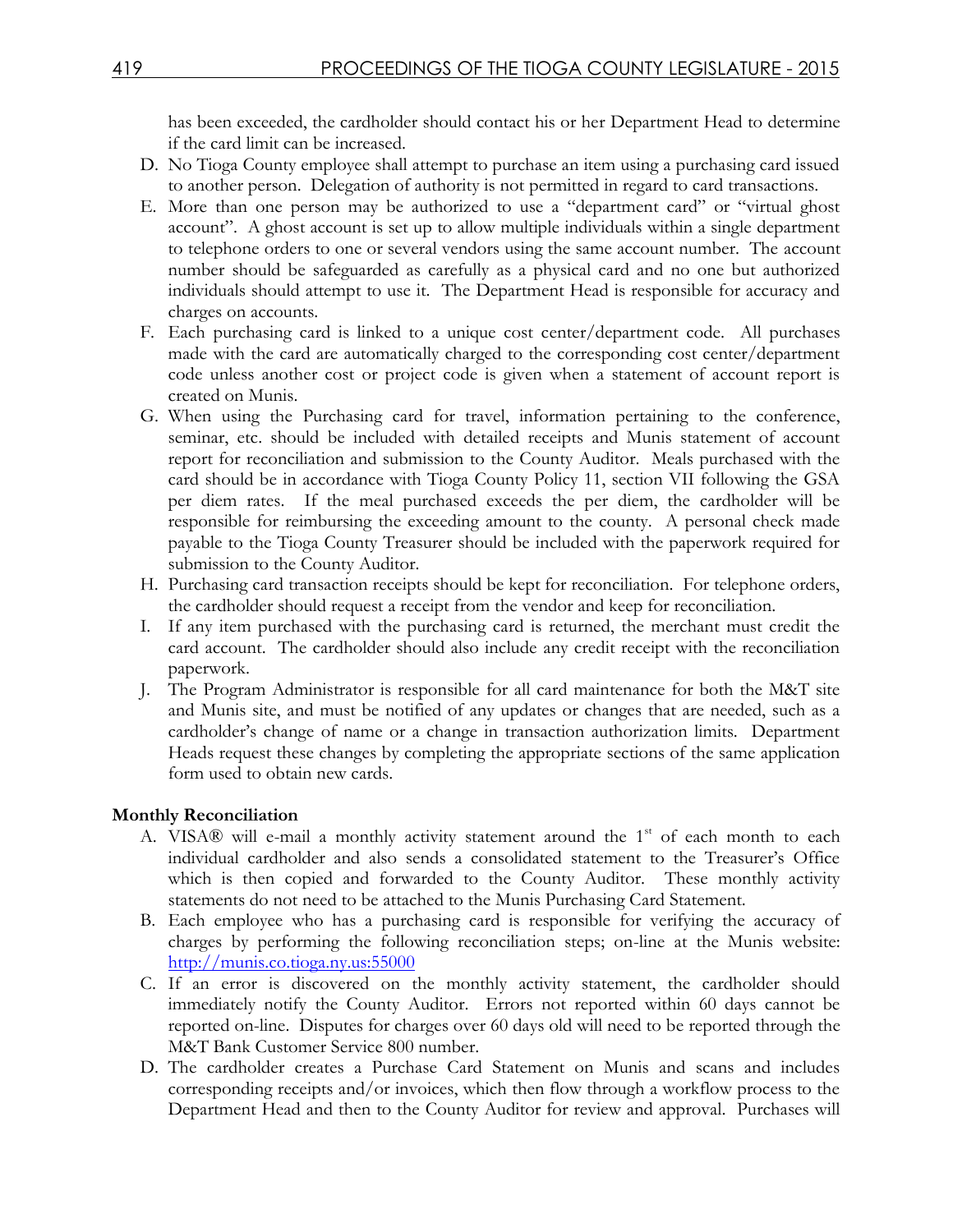be imported on a weekly basis to Munis. Departments may weekly review their statements and send for workflow processing, but at minimum Purchase Card Statements shall be done on a bi-weekly basis.

E. The approving department head is responsible for reviewing and approving the Purchase Card Statement bi-weekly. The County Auditor then reviews the information for accuracy and final approval for accounting purposes. By his/her approval, the department head indicates that all charges for the cardholder have been reviewed and approved as expenditures made in compliance with the Tioga County Purchasing policies.

#### **Billing and Remittance Procedures**

Tioga County's Purchasing Card Payment System is done through Munis. Each cardholder receives a statement through Munis weekly and most reconcile bi-weekly. A summary of all charges with supporting detail through Munis is sent to the County Auditor who posts the individual totals to the proper accounts based on the department or cost center code linked to each card number. The actual payment is automatically debited from our General Fund Bank Account on the  $10<sup>th</sup>$  of the following month.

If required, charges may be re-allocated to other accounts by changing the account coding on the transaction screen on-line.

Reconciling the transactions shown on the monthly activity statement supplied by VISA® with the cardholder's individual charge slips is the primary responsibility of the cardholder.

Vendors should not charge unless goods have been delivered or services rendered.

#### **Auditing**

All card purchases will be audited by the County Auditor to confirm the Purchasing Cards are being utilized responsibly, receipts are being retained, the Cardholder's statements are being reconciled on a timely basis and accounts are being charged. If there are discrepancies, inaccurate charges, etc., the Program Administrator will be notified who will then determine action necessary.

#### **Records**

An example of a monthly Purchase Card Statement from Munis is attached (Exhibit E).

If the purchasing card is used to purchase anything related to travel, conference information must be included.

A Purchasing Card Statement that includes any meal purchased exceeding the per diem rate must have check included for reimbursement to the County made payable to the Tioga County Treasurer.

Any purchase that does not include an accounting code is posted as an operating expense for that department/cost center linked to the cardholder in Munis.

#### **Budget Allocations**

General ledger entries related to purchasing card use are posted on a bi-weekly basis.

If a transfer or adjustment of operating expense is required, the Treasurer's Office will make the adjustment in the month the request is received through the Financial Guidelines processes in place.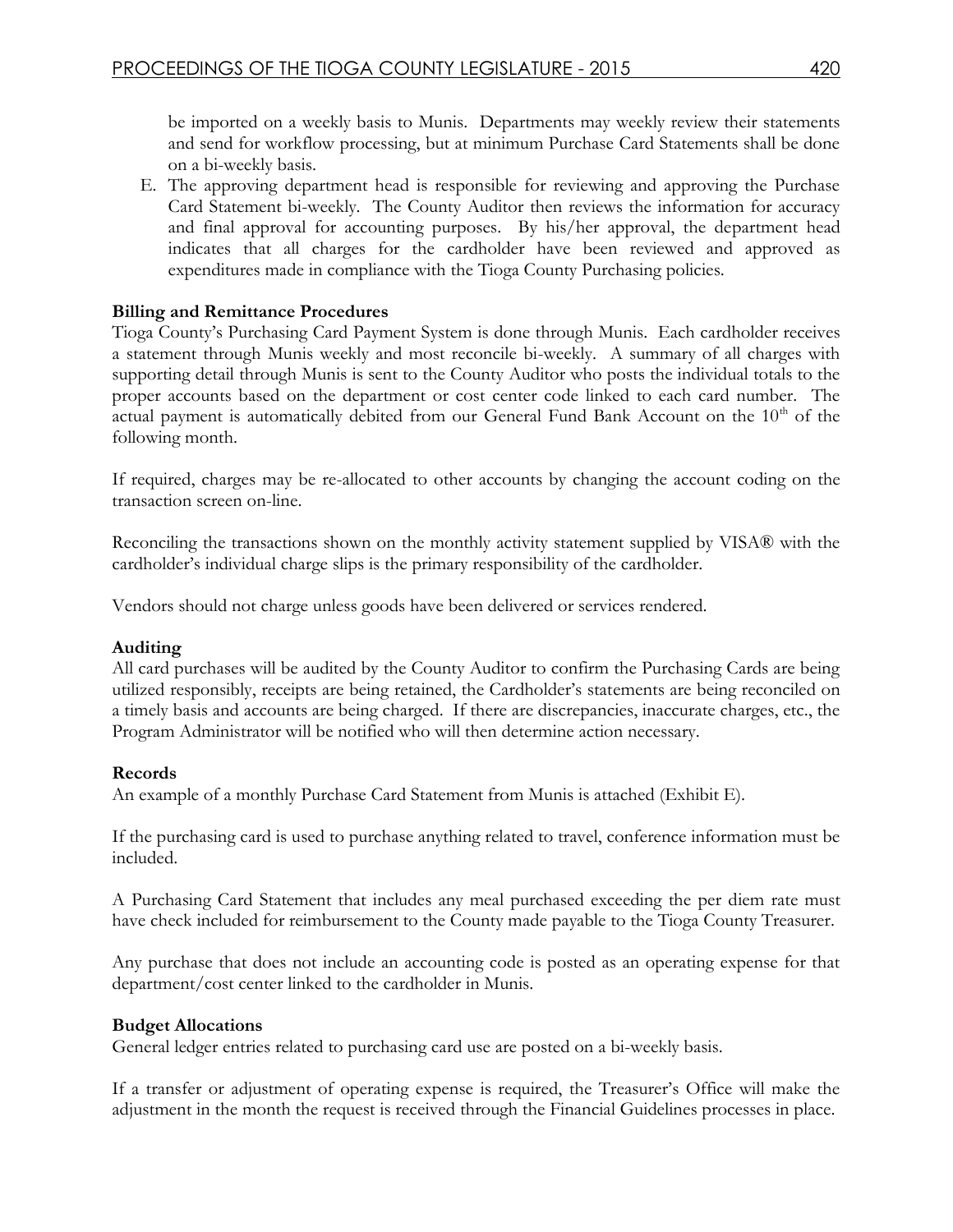#### **Summary**

Participating suppliers are paid by VISA® within 24 to 48 hours of each business transaction depending on their relationship with the processing bank.

Tioga County asks its employee cardholders to exercise good judgment and act responsibly when using their VISA® Purchasing Cards.

These cards are issued in the names of individual employees and all activity is assumed to have been incurred by employees named on the cards even though the Treasurer's Office will be responsible for actual payment.

We ask employees to always retain card receipts and safeguard your credit card.

If you have any questions about the purchasing card program or need additional information, please contact the Tioga County Program Administrator.

# And be it further

RESOLVED: That Exhibit E Statement of Account Report is replaced as follows: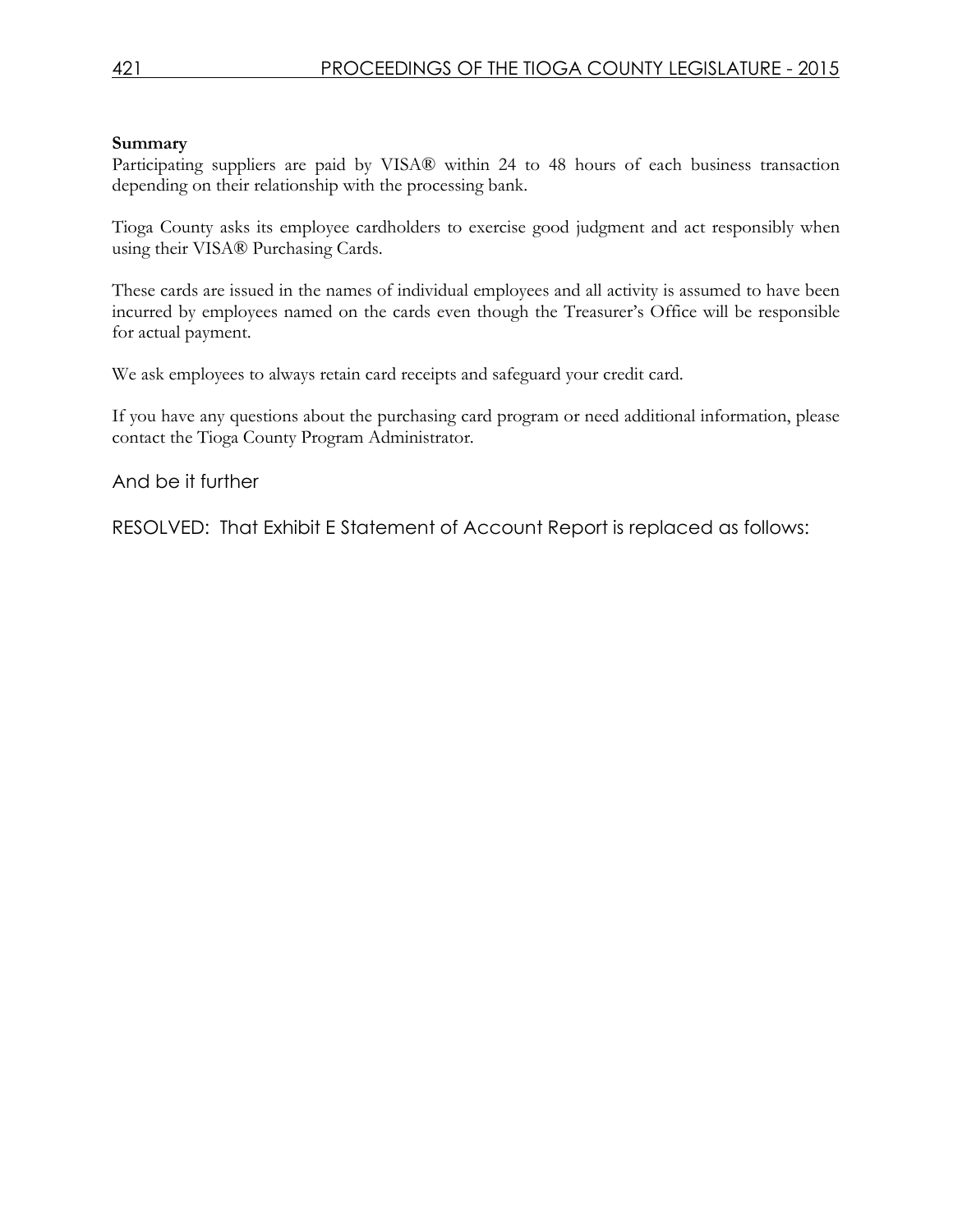Exhibit E Statement of Account Report

|                                     |                                                                       | <b>MAG</b>                                          |       |                                                                     |                                                                    |                                                                            |                     |                                      |                           |                     |                 |               |                        |
|-------------------------------------|-----------------------------------------------------------------------|-----------------------------------------------------|-------|---------------------------------------------------------------------|--------------------------------------------------------------------|----------------------------------------------------------------------------|---------------------|--------------------------------------|---------------------------|---------------------|-----------------|---------------|------------------------|
|                                     | http://munissql.tioganet.co.tioga.ny.us/GasADTEST/wa/r/mugwc/appcstmt |                                                     |       |                                                                     | $Q - C$                                                            | Tioga County IOB 5 Home                                                    |                     |                                      | <b>Mille Transactions</b> | $\times$            | mu Transactions |               | ίm                     |
| File Edit View Favorites Tools Help |                                                                       |                                                     |       |                                                                     |                                                                    |                                                                            |                     |                                      |                           |                     |                 |               | х                      |
|                                     |                                                                       |                                                     |       |                                                                     |                                                                    | Purchase Card Statements - Munis [TEST DATABASE Sep 1 2015] > Transactions |                     |                                      |                           |                     |                 | ۵             | $\Omega$<br>$\sqrt{2}$ |
| ❖<br><b>HOME</b>                    |                                                                       |                                                     |       |                                                                     |                                                                    |                                                                            |                     |                                      |                           |                     |                 |               |                        |
| Accept Cancel Search                | <b>E</b> Browse<br>Query Builder<br>Add Update                        | <b>X</b> Delete<br>Global <sup>+</sup><br>Duplicate | Print | <b>B</b> Text file<br>k‡<br><b>人</b> PDF<br><b><i>Q</i></b> Preview | <b>Will Word</b><br><b>Da</b> Email<br>Excel<br><b>DD</b> Schedule | <b>Notes</b> Audit<br>$[0]^2$<br>Motify H Maplink-<br>Attach               | Alerts <sup>+</sup> | Allocate By Code<br><b>FA Detail</b> | ۰<br>Return               |                     |                 |               |                        |
| Confirm                             | Search                                                                | Actions                                             |       | Output                                                              | Office                                                             | Tools                                                                      |                     | Menu                                 |                           |                     |                 |               |                        |
| Card and Statement<br>Card number   | 4715562551000364                                                      |                                                     |       |                                                                     |                                                                    |                                                                            |                     |                                      |                           |                     |                 |               |                        |
| <b>Current card holder</b>          | <b>Cathy Haskell</b>                                                  |                                                     |       |                                                                     |                                                                    |                                                                            |                     |                                      |                           |                     |                 |               |                        |
| Name on card                        | Cathy Haskell'                                                        |                                                     |       |                                                                     |                                                                    |                                                                            |                     |                                      |                           |                     |                 |               |                        |
| Statement ID                        |                                                                       |                                                     |       |                                                                     |                                                                    |                                                                            |                     |                                      |                           |                     |                 |               |                        |
| Statement code                      | 070115                                                                |                                                     |       |                                                                     |                                                                    |                                                                            |                     |                                      |                           |                     |                 |               |                        |
| <b>Transaction</b>                  |                                                                       |                                                     |       |                                                                     |                                                                    |                                                                            |                     |                                      |                           |                     |                 |               |                        |
| <b>Munis Transaction ID</b>         | $\overline{1}$                                                        | <b>Notes</b>                                        |       |                                                                     |                                                                    |                                                                            |                     |                                      |                           |                     |                 |               |                        |
| Card holder for transaction         | <b>Cathy Haskell</b>                                                  |                                                     |       |                                                                     |                                                                    | $\ldots$                                                                   |                     |                                      |                           |                     |                 |               |                        |
| Vendor                              | $106$                                                                 | <b>Tioga County Treasurer</b>                       |       |                                                                     |                                                                    |                                                                            |                     |                                      |                           |                     |                 |               |                        |
| Charge description                  |                                                                       |                                                     |       |                                                                     |                                                                    |                                                                            |                     |                                      |                           |                     |                 |               |                        |
| Charge date                         | 06/30/2015                                                            |                                                     |       |                                                                     |                                                                    |                                                                            |                     |                                      |                           |                     |                 |               |                        |
| Post date                           | 07/01/2015                                                            |                                                     |       |                                                                     |                                                                    |                                                                            |                     |                                      |                           |                     |                 |               |                        |
| Import date                         | 09/08/2015                                                            |                                                     |       |                                                                     |                                                                    |                                                                            |                     |                                      |                           |                     |                 |               |                        |
| MCC code                            |                                                                       |                                                     |       |                                                                     |                                                                    |                                                                            |                     |                                      |                           |                     |                 |               |                        |
| Commodity code                      |                                                                       | $\overline{\phantom{a}}$                            |       |                                                                     |                                                                    |                                                                            |                     |                                      |                           |                     |                 |               |                        |
| <b>Transaction amount</b>           |                                                                       | 100.00                                              |       |                                                                     |                                                                    |                                                                            |                     |                                      |                           |                     |                 |               |                        |
| <b>Allocation code</b>              |                                                                       |                                                     |       |                                                                     |                                                                    |                                                                            |                     |                                      |                           |                     |                 |               |                        |
| Contract                            | $\overline{\phantom{a}}$                                              | Contract                                            |       |                                                                     |                                                                    |                                                                            |                     |                                      |                           |                     |                 |               |                        |
| PO year/number/line                 |                                                                       |                                                     |       | PO Liquidation                                                      |                                                                    |                                                                            |                     |                                      |                           |                     |                 |               |                        |
| Document number                     | $\overline{3}$                                                        | invoice                                             |       |                                                                     |                                                                    |                                                                            |                     |                                      |                           |                     |                 |               |                        |
| <b>Allocations</b>                  |                                                                       |                                                     |       |                                                                     |                                                                    |                                                                            |                     |                                      |                           |                     |                 |               |                        |
| PA Ty Project Account               |                                                                       |                                                     | Org   | Obj                                                                 | Project                                                            | <b>Description</b>                                                         |                     | Percent                              |                           | Amount <sub>A</sub> | <b>GL Bud</b>   | <b>PA Bud</b> |                        |
|                                     |                                                                       |                                                     | A1010 | 540420                                                              |                                                                    | Office Supplies                                                            |                     | 100.000                              |                           | 100.00 N            | $\mathbb A$     |               |                        |

And be it further

RESOLVED: That the remainder of Policy 23 remain in full force and effect.

ROLL CALL VOTE

Yes – Legislators Roberts, Standinger, Sullivan, Weston, Case, Hollenbeck, Huttleston and Sauerbrey.

No – None.

Absent – Legislator Monell.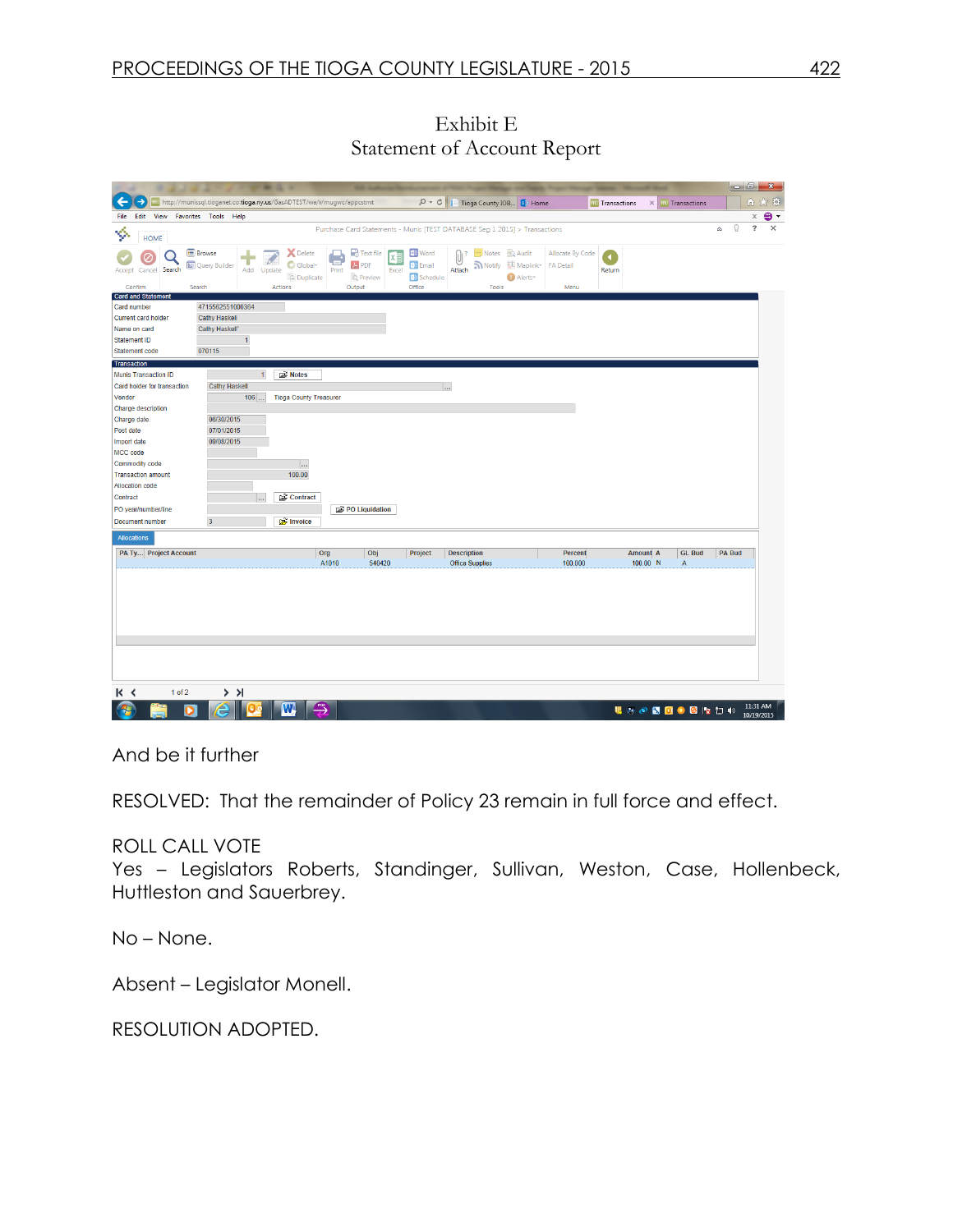Legislator Hollenbeck moved for the adoption of the following resolution, seconded by Legislator Sullivan.

REFERRED TO: FINANCE/LEGAL

| RESOLUTION NO. 267–15 | AMEND POLICY 39 -              |
|-----------------------|--------------------------------|
|                       | <b>ASSIGNMENT &amp; USE OF</b> |
|                       | <b>COUNTY VEHICLES</b>         |

WHEREAS: County Policy 39 Assignment & Use of County Vehicles needs to be amended regarding Section IV Approved Driver List; and

WHEREAS: Section IV Approved Driver List needs to include a statement about mandatory driver training for employees on the approved driver list; and

WHEREAS: Section IV Approved Driver List needs to include a statement about Legislators who operate a County vehicle and/or personal vehicle for County business to take mandatory driver training on-line; therefore be it

RESOLVED: That Policy 39 Assignment & Use of County Vehicles Section IV Approved Driver List be amended as follows:

Section IV-A. – Approved Driver List - Add a sentence as follows:

"All employees who operate a County vehicle and/or personal vehicle for County business and who are on an approved driver list shall be required every three years to attend a driver training full day course certification and/or recertification."

Section IV. – Approved Driver List – Add D as follows:

"D. All Legislators who operate a County vehicle and/or personal vehicle for County business and receive reimbursement shall be required every three years to either attend a driver training full day course certification and/or recertification or take a course on-line every three years for certification and/or recertification. If taking the course on-line, shall produce a certificate of certification to the Safety Officer within a month of taking said course."

And be it further

RESOLVED: That the remainder of Policy 39 – Assignment & Use of County Vehicles shall remain in full force and effect.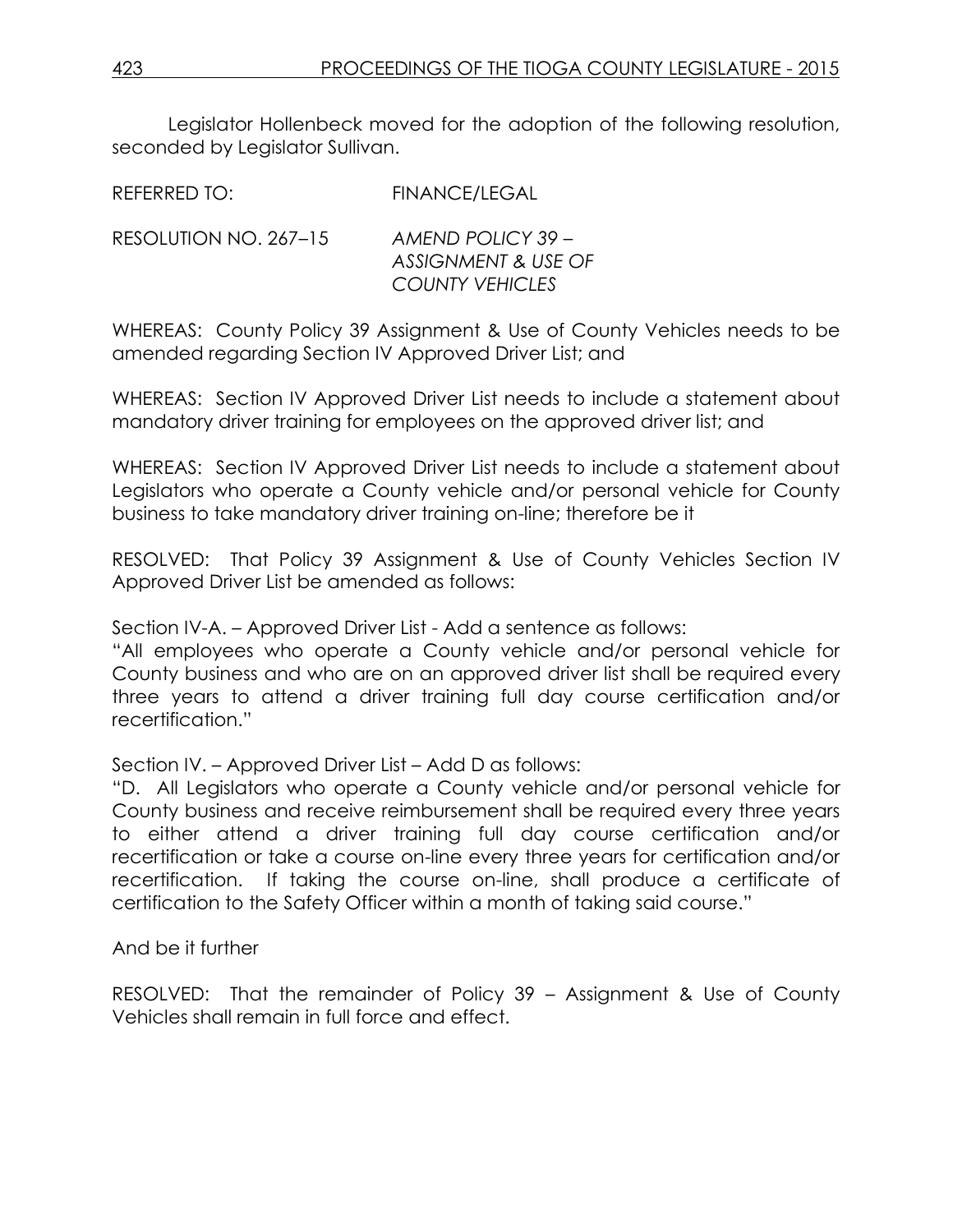Yes – Legislators Roberts, Standinger, Sullivan, Weston, Case, Hollenbeck, Huttleston and Sauerbrey.

No – None.

Absent – Legislator Monell.

RESOLUTION ADOPTED.

Legislator Hollenbeck moved for the adoption of the following resolution, seconded by Legislator Sullivan.

| REFERRED TO:          | PERSONNEL COMMITTEE<br>LEGISLATIVE WORKSESSION       |
|-----------------------|------------------------------------------------------|
| RESOLUTION NO. 268-15 | AMEND COUNTY POLICY 44:<br><b>NON-UNION BENEFITS</b> |

WHEREAS: County Policy 44 outlines various benefits available to Non-Union employees; and

WHEREAS: The 2016 funding level of the Health Reimbursement Accounts needs to be addressed; therefore be it

RESOLVED: That effective January 1, 2016, the following change shall take effect:

SECTION 5: HEALTH & DENTAL INSURANCE The section regarding the Health Reimbursement Accounts shall be changed as follows:

For 2012 – 2016, the Health Reimbursement Accounts shall be funded by the County at the following levels:

| Individual: | \$2,600 |
|-------------|---------|
| Family:     | \$5,200 |

And be it further

RESOLVED: That the remainder of Policy 44 is unchanged.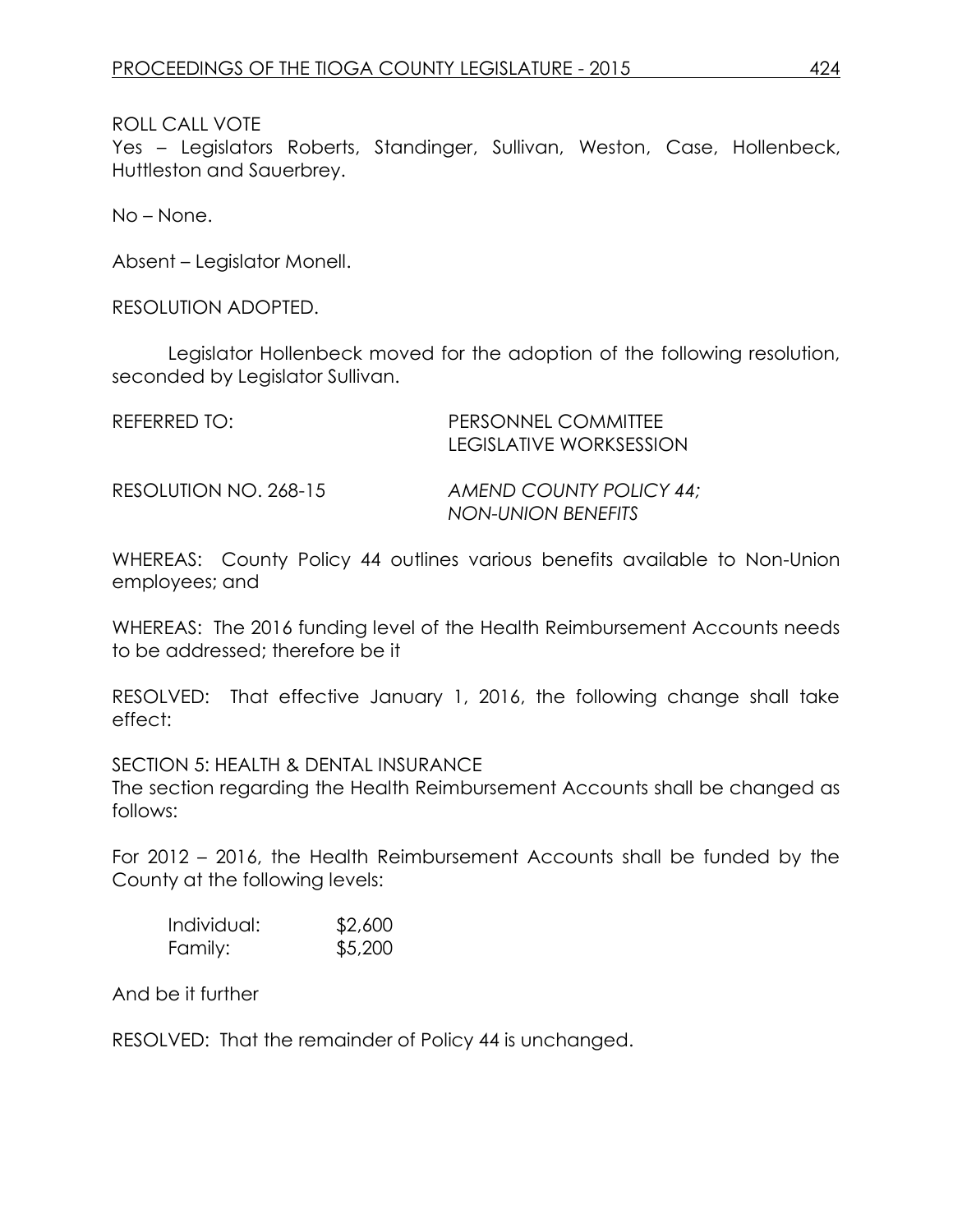Yes – Legislators Roberts, Standinger, Sullivan, Weston, Case, Hollenbeck, Huttleston and Sauerbrey.

No – None.

Absent – Legislator Monell.

RESOLUTION ADOPTED.

Legislator Hollenbeck moved for the adoption of the following resolution, seconded by Legislator Standinger.

| REFERRED TO: | <b>PERSONNEL COMMITTEE</b> |
|--------------|----------------------------|
|              |                            |

RESOLUTION NO. 269-15 *AUTHORIZE CONTRACT WITH THE HARTFORD TO ADMINISTER MEDICARE ELIGIBLE RETIREE HEALTH INSURANCE*

WHEREAS: Effective January 1, 2014 Tioga County implemented The Hartford Medicare Supplemental Plan F coupled with a drug plan with \$5/\$15/\$30 copays for Medicare eligible retirees and retirees' spouses; and

WHEREAS: This Medicare plan continues to provide optimal coverage to Medicare eligible retirees at a lower cost to Tioga County than previous coverage offered; and

WHEREAS: The Hartford has submitted a new contract to administer the Medicare Supplemental Plan F and drug plan with \$5/\$15/\$30 co-pays for the period of January 1, 2016 through December 31, 2016; therefore be it

RESOLVED: That the Tioga County Legislature authorizes the Chair of the Legislature to enter into a contract with The Hartford, subject to review by the County Attorney, to administer these insurance benefits for Tioga County for the period January 1, 2016 through December 31, 2016.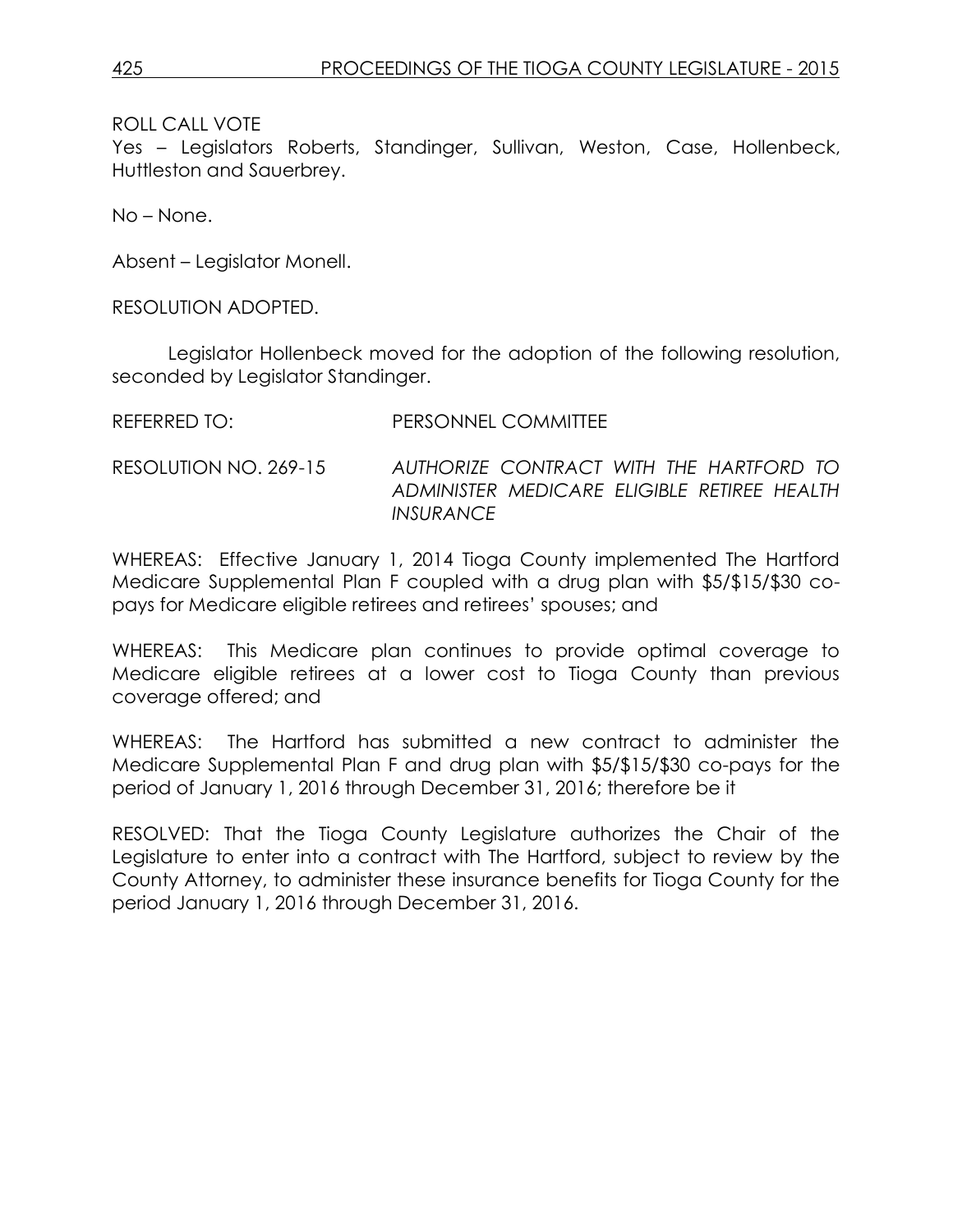Yes – Legislators Roberts, Standinger, Sullivan, Weston, Case, Hollenbeck, Huttleston and Sauerbrey.

No – None.

Absent – Legislator Monell.

RESOLUTION ADOPTED.

Legislator Hollenbeck moved for the adoption of the following resolution, seconded by Legislator Standinger.

| REFERRED TO: | <b>PERSONNEL COMMITTEE</b> |  |
|--------------|----------------------------|--|
|              |                            |  |

RESOLUTION NO. 270-15 *AUTHORIZE PURCHASE OF SPECIFIC EXCESS AND EMPLOYERS' LIABILITY INSURANCE FOR WORKERS' COMPENSATION PROGRAM*

WHEREAS: The Tioga County Self-Insurance Plan's excess insurance policy and employers' liability insurance policy expire December 31, 2015; and

WHEREAS: The Tioga County Self-Insurance Plan by-laws allow the committee to purchase excess or catastrophic insurance; and

WHEREAS: The continuance of both excess and employers' liability insurance policies help to limit exposure to the Tioga County Self-Insurance Plan; therefore be it

RESOLVED: That the Tioga County Legislature authorizes the Chair of the Legislature to purchase specific excess insurance and employers' liability insurance, subject to review by the County Attorney, from an A- Rated or better insurance company for the period of January 1, 2016 through December 31, 2016 to be paid for out of the 2016 Tioga County Self-Insurance budget.

### ROLL CALL VOTE

Yes – Legislators Roberts, Standinger, Sullivan, Weston, Case, Hollenbeck, Huttleston and Sauerbrey.

No – None.

Absent – Legislator Monell.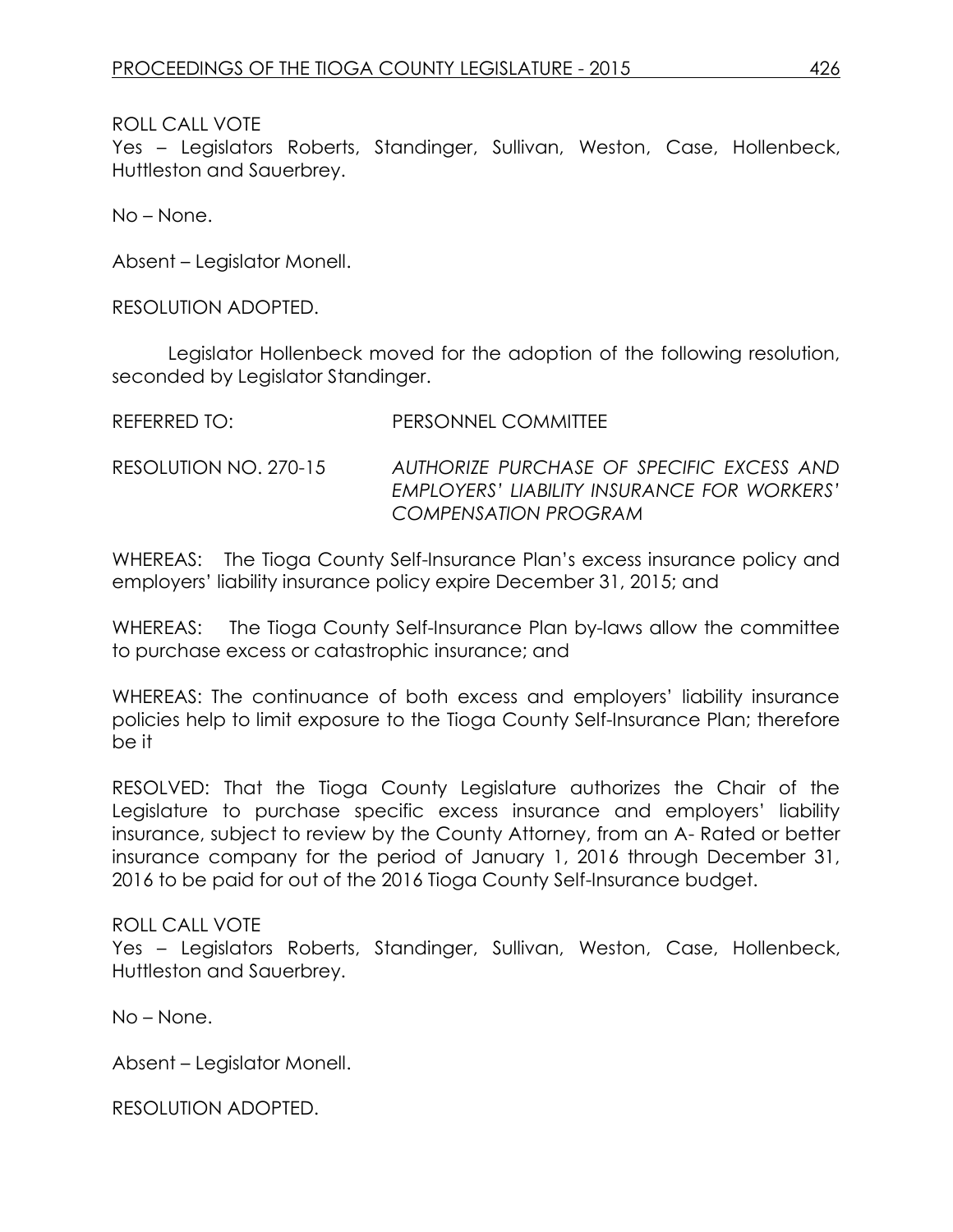Legislator Hollenbeck moved for the adoption of the following resolution, seconded by Legislator Standinger.

| NLI LNNLD TV.         | T LINJOINNEL COMMUTEL      |
|-----------------------|----------------------------|
| RESOLUTION NO. 271-15 | AUTHORIZE CONTRACT RENEWAL |
|                       | CSEA EMPLOYEE BENEFIT FUND |

REFERRED TO: PERSONNEL COMMITTEE

WHEREAS: Resolution #276-11 authorized a contract with CSEA Benefit Fund to administer Solstice Vision and Dental plans for CSEA and Non-Union employees; and

WHEREAS: The Dental and Vision plans are contractual benefits for CSEA employees, to be continued for 2016; therefore be it

RESOLVED: That the Chair of the Legislature is hereby authorized to sign a contract, subject to review by the County Attorney, with CSEA Employee Benefit Fund for the purpose of facilitating the Solstice Dental and Solstice Vision plans for the period of January 1, 2016 – December 31, 2016

ROLL CALL VOTE

Yes – Legislators Roberts, Standinger, Sullivan, Weston, Case, Hollenbeck, Huttleston and Sauerbrey.

No – None.

Absent – Legislator Monell.

RESOLUTION ADOPTED.

Legislator Sullivan moved for the adoption of the following resolution, seconded by Legislator Hollenbeck.

| REFERRED TO:          | <b>PERSONNEL COMMITTEE</b>                              |
|-----------------------|---------------------------------------------------------|
| RESOLUTION NO. 272-15 | AUTHORIZE CONTRACT FOR BACKGROUND<br>CHECKS (PERSONNEL) |

WHEREAS: The Information Security Policy adopted in October 2015 contains a requirement that all new hires as of January 1, 2016 have a background check conducted; and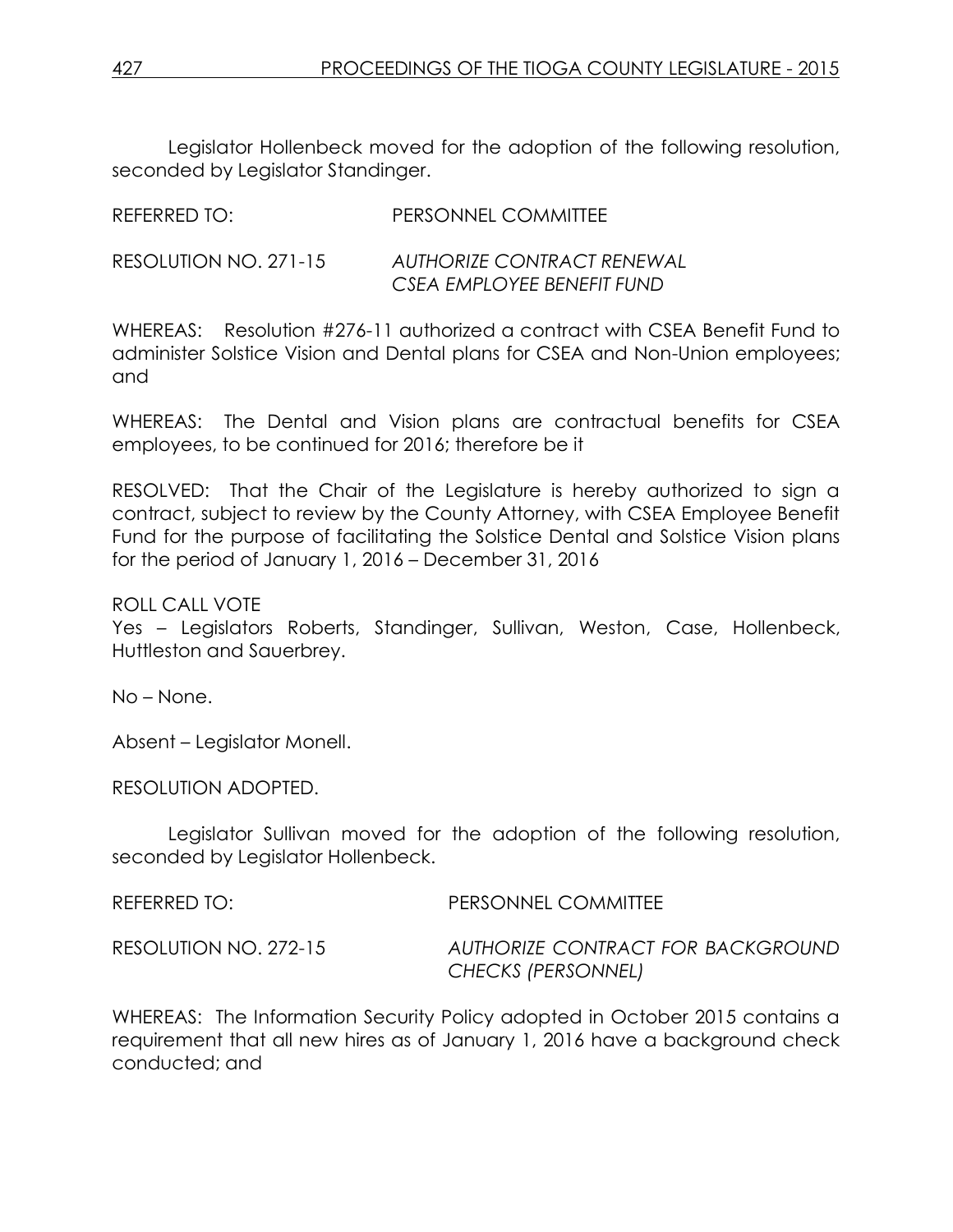WHEREAS: The Personnel Department will coordinate the background checks being conducted pre-employment by an outside agency; and

WHEREAS: There is interest in contracting with a local agency for these services in order to expedite the process and avoid unnecessary delays in the hiring process; and

WHEREAS: Evolution Consulting, LLC (EVOCON) has a proven track record for providing quality service at a reasonable price; therefore be it

RESOLVED: That the Personnel Department is hereby authorized to enter into a contract with EVOCON to conduct background checks as of January 1, 2016; and be it further

RESOLVED: That said contract shall be in effect January 1, 2016 – December 31, 2016.

Legislator Hollenbeck made a motion to amend the above resolution, seconded by Legislator Standinger as follows:

Change the first resolved to read:

"RESOLVED: That the Chair of the Tioga County Legislature is hereby authorized to enter into a contract with EVOCON to conduct background checks as of January 1, 2016; and be it further"

# ROLL CALL VOTE ON AMENDMENT

Yes – Legislators Roberts, Standinger, Sullivan, Weston, Case, Hollenbeck, Huttleston and Sauerbrey.

No – None.

Absent – Legislator Monell.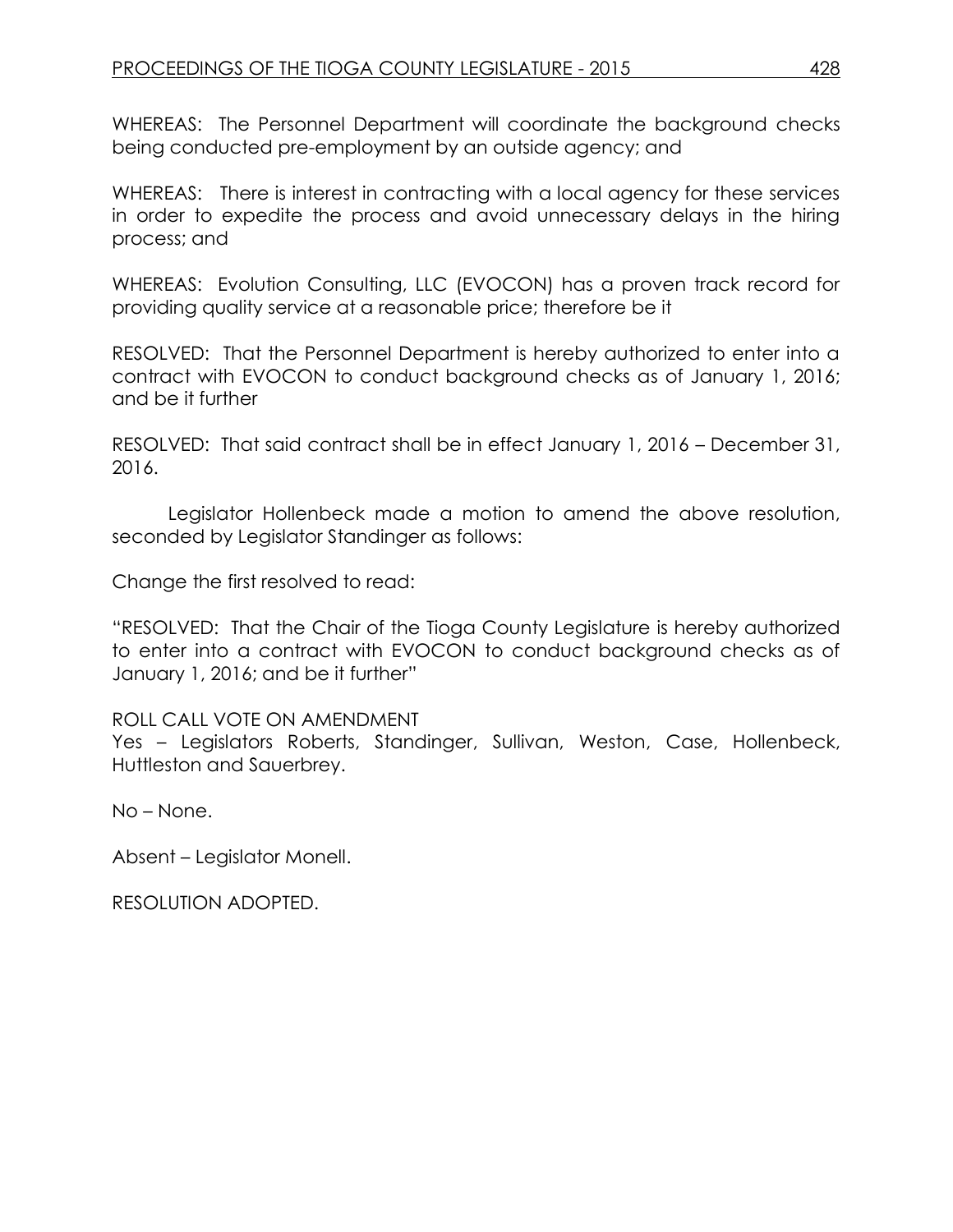ROLL CALL VOTE ON RESOLUTION AS AMENDED

Yes – Legislators Roberts, Standinger, Sullivan, Weston, Case, Hollenbeck, Huttleston and Sauerbrey.

No – None.

Absent – Legislator Monell.

RESOLUTION ADOPTED.

Legislator Hollenbeck moved for the adoption of the following resolution, seconded by Legislator Case.

REFERRED TO: LEGISLATIVE COMMITTEE

RESOLUTION NO. 273-15 *AUTHORIZE APPOINTMENT OF 2ND ASSISTANT DISTRICT ATTORNEY DISTRICT ATTORNEY'S OFFICE*

WHEREAS: The 2<sup>nd</sup> Assistant District Attorney position has been vacant since September 21, 2015; and

WHEREAS: In order to maintain efficiencies within his office, the District Attorney seeks to fill this vacancy by promoting the 3rd Assistant District Attorney to the position; therefore be it

RESOLVED: That the Tioga County District Attorney is hereby authorized to appoint Palmer J. Pelella to the position of 2nd Assistant District Attorney at an annual salary of \$45,129 (non-union base) effective November 16, 2015.

ROLL CALL VOTE

Yes – Legislators Roberts, Standinger, Sullivan, Weston, Case, Hollenbeck, Huttleston and Sauerbrey.

No – None.

Absent – Legislator Monell.